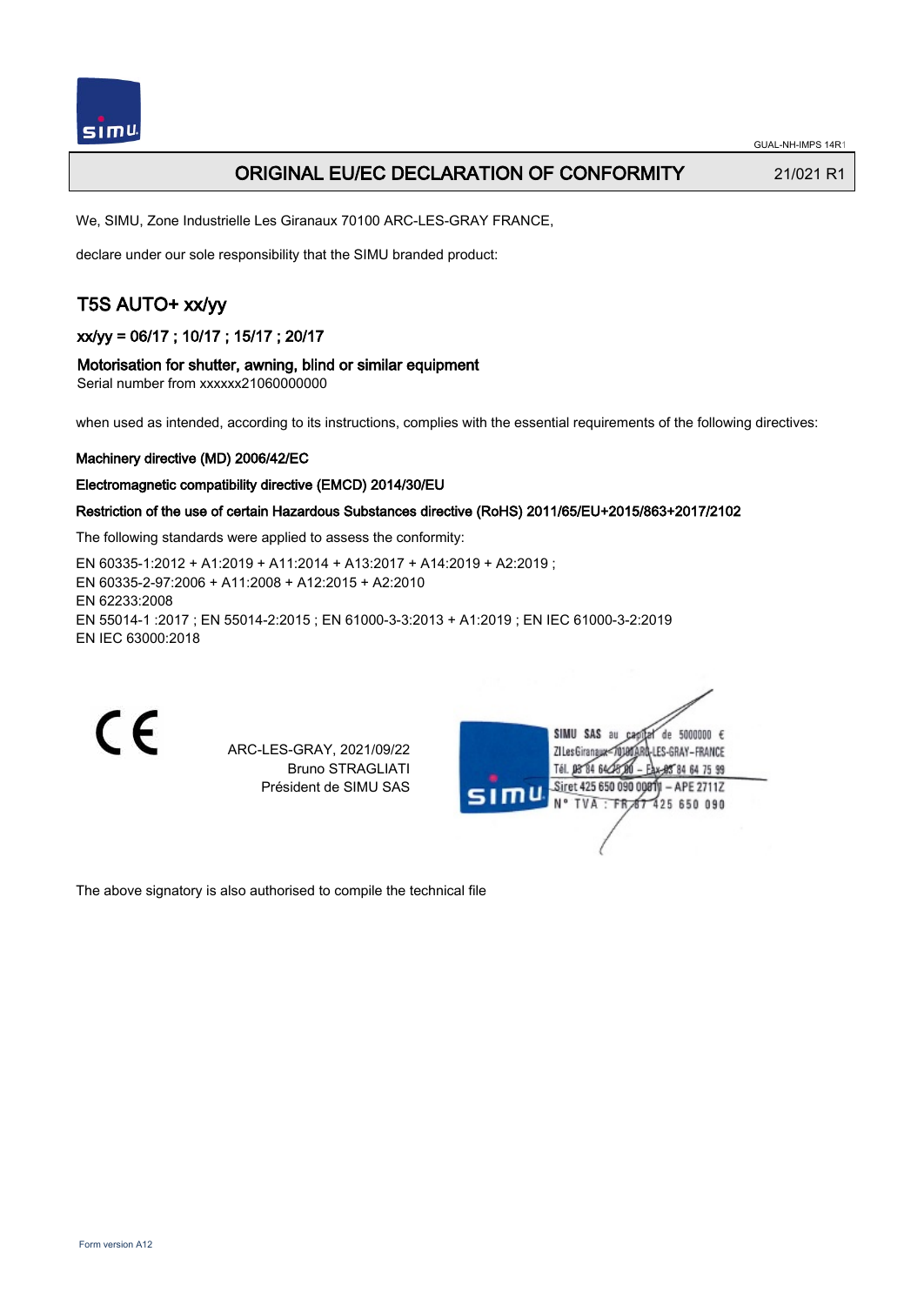

# ORIGINAL EU/EC DECLARATION OF CONFORMITY DECLARATION EU/CE DE CONFORMITE ORIGINALE

21/021 R1

We, SIMU, Zone Industrielle Les Giranaux 70100 ARC-LES-GRAY FRANCE, Nous,

declare under our sole responsibility that the SIMU branded product: declarons sous notre seule responsabilité que le produit de marque SIMU

# T5S AUTO+ xx/yy

## xx/yy = 06/17 ; 10/17 ; 15/17 ; 20/17

## Motorisation for shutter, awning, blind or similar equipment

Motorisation de volet, store, rideau ou équipement similaire

Serial number from xxxxxx21060000000 Numéro de série à partir de

when used as intended, according to its instructions, complies with the essential requirements of the following directives: utilisé, selon l'usage prévu, comme décrit dans son manuel d'utilisation, est conforme aux exigences essentielles des directives suivantes

#### Machinery directive (MD) 2006/42/EC

Directive Machine 2006/42/EC

#### Electromagnetic compatibility directive (EMCD) 2014/30/EU

Directive compatibilité électromagnétique 2014/30/EU

## Restriction of the use of certain Hazardous Substances directive (RoHS) 2011/65/EU+2015/863+2017/2102

Directive RoHS 2011/65/EU+2015/863+2017/2102

The following standards were applied to assess the conformity: Les normes de référence suivantes ont été appliquées pour évaluer la conformité

EN 60335‑1:2012 + A1:2019 + A11:2014 + A13:2017 + A14:2019 + A2:2019 ; EN 60335‑2‑97:2006 + A11:2008 + A12:2015 + A2:2010 EN 62233:2008 EN 55014‑1 :2017 ; EN 55014‑2:2015 ; EN 61000‑3‑3:2013 + A1:2019 ; EN IEC 61000‑3‑2:2019 EN IEC 63000:2018

C E

ARC-LES-GRAY, 2021/09/22 Bruno STRAGLIATI Président de SIMU SAS



The above signatory is also authorised to compile the technical file

La personne signataire ci-dessus est aussi celle autorisée à constituer le dossier technique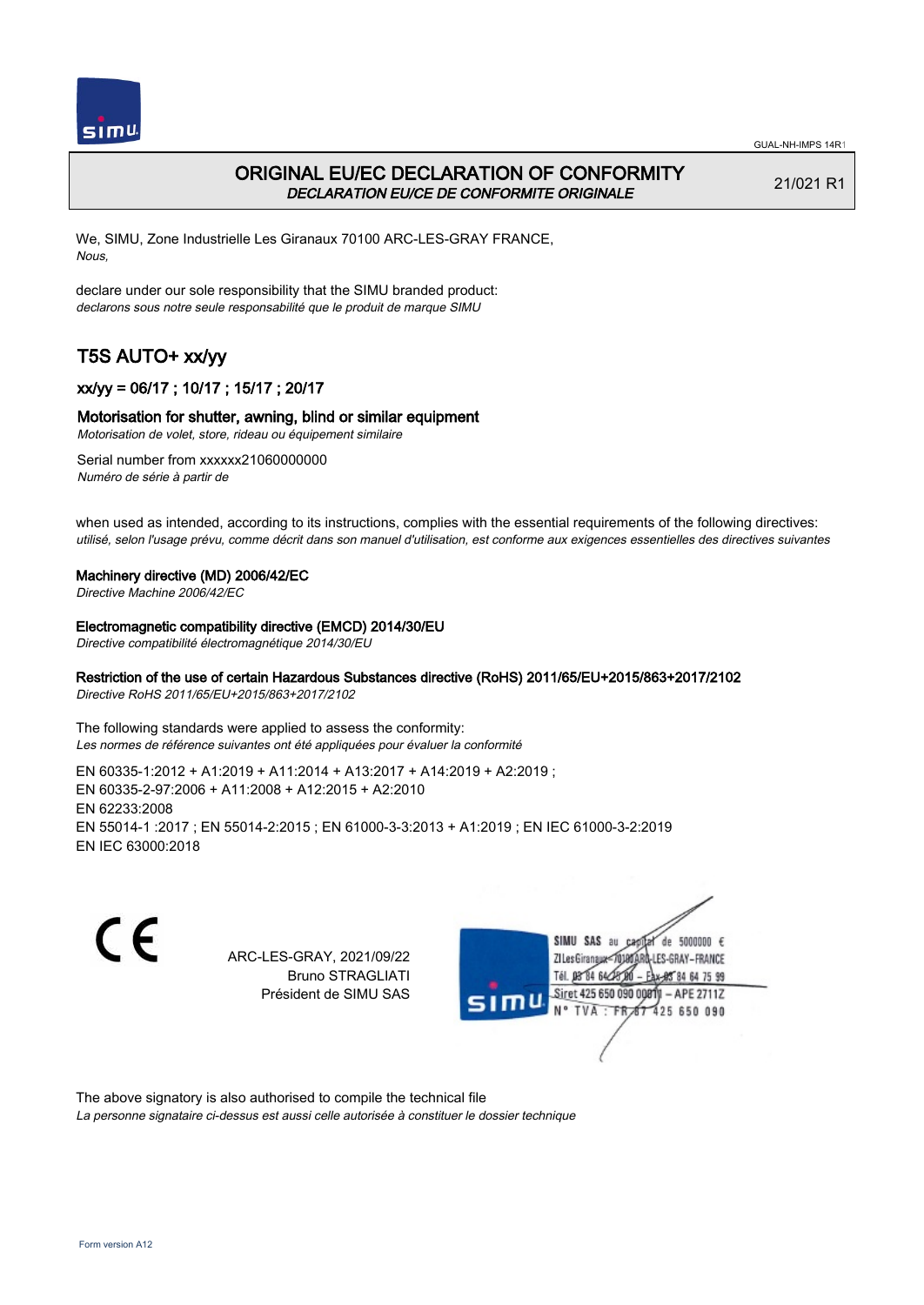

# ORIGINAL EU/EC DECLARATION OF CONFORMITY ORIGINAL EU/EG-KONFORMITÄTSERKLÄRUNG

21/021 R1

We, SIMU, Zone Industrielle Les Giranaux 70100 ARC-LES-GRAY FRANCE, Wir,

declare under our sole responsibility that the SIMU branded product: erklären unter unserer alleinigen Verantwortung, dass das mit der Marke SIMU versehene Produkt

# T5S AUTO+ xx/yy

## xx/yy = 06/17 ; 10/17 ; 15/17 ; 20/17

## Motorisation for shutter, awning, blind or similar equipment

Motorisierung für Abschlüsse or ähnliche Ausrüstung

Serial number from xxxxxx21060000000 Seriennummer ab

when used as intended, according to its instructions, complies with the essential requirements of the following directives: den einschlägigen Bestimmungen der folgenden Richtlinien entspricht, wenn es nach den Anweisungen des Herstellers bestimmungsgemäß verwendet wird

#### Machinery directive (MD) 2006/42/EC

Maschinenrichtlinie 2006/42/EC

#### Electromagnetic compatibility directive (EMCD) 2014/30/EU

Richtlinie über die elektromagnetische Verträglichkeit 2014/30/EU

#### Restriction of the use of certain Hazardous Substances directive (RoHS) 2011/65/EU+2015/863+2017/2102

RoHS-Richtlinie 2011/65/EU+2015/863+2017/2102

The following standards were applied to assess the conformity: Die Konformität wird durch die Einhaltung folgender Normen nachgewiesen

EN 60335‑1:2012 + A1:2019 + A11:2014 + A13:2017 + A14:2019 + A2:2019 ; EN 60335‑2‑97:2006 + A11:2008 + A12:2015 + A2:2010 EN 62233:2008 EN 55014‑1 :2017 ; EN 55014‑2:2015 ; EN 61000‑3‑3:2013 + A1:2019 ; EN IEC 61000‑3‑2:2019 EN IEC 63000:2018

 $\epsilon$ 

ARC-LES-GRAY, 2021/09/22 Bruno STRAGLIATI Président de SIMU SAS



The above signatory is also authorised to compile the technical file

Die oben genannte Person ist auch bevollmächtigt, die relevanten technischen Unterlagen zusammenzustellen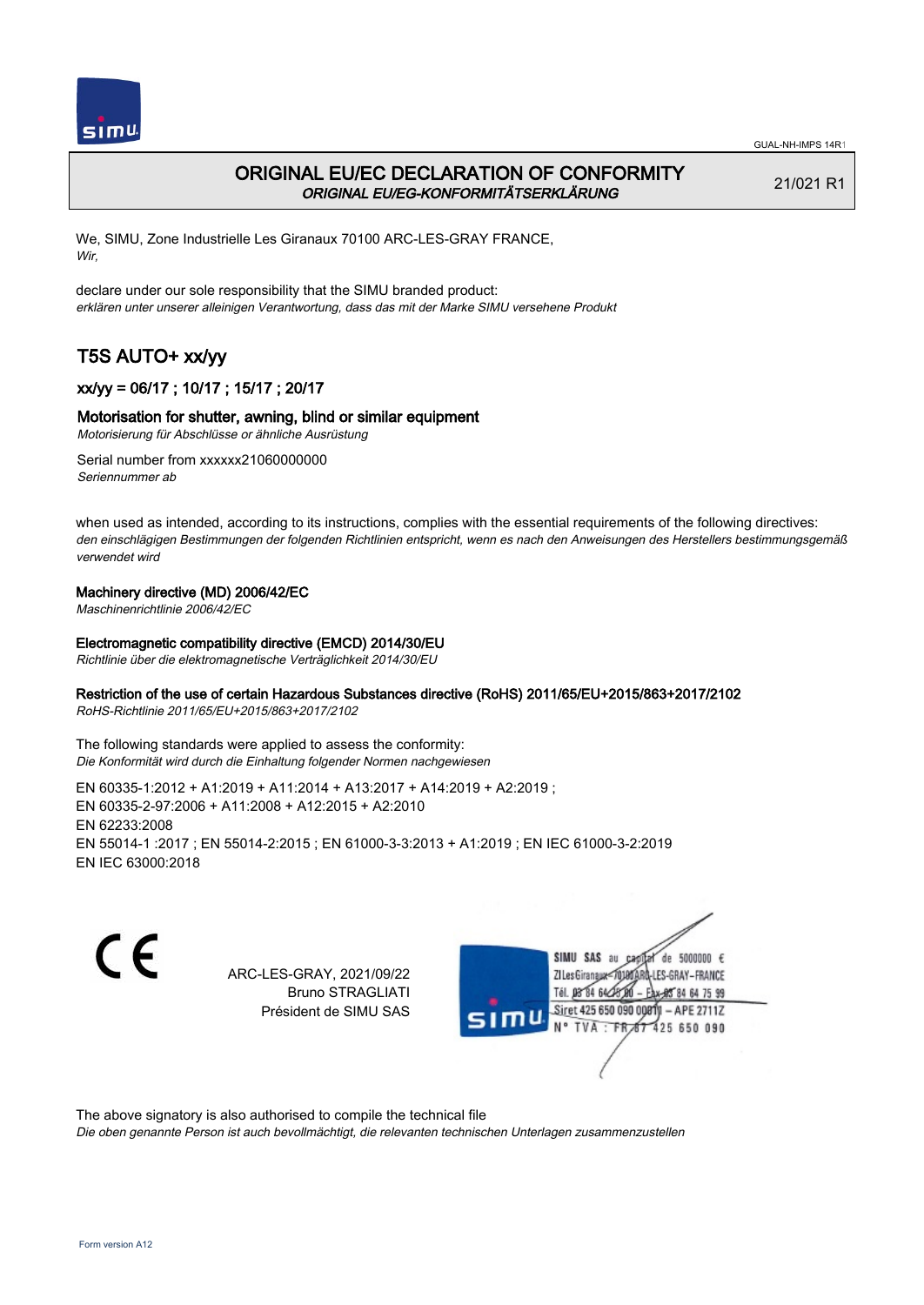



# ORIGINAL EU/EC DECLARATION OF CONFORMITY DECLARACIÓN UE/CE DE CONFORMIDAD ORIGINAL

21/021 R1

We, SIMU, Zone Industrielle Les Giranaux 70100 ARC-LES-GRAY FRANCE, Nosotros,

declare under our sole responsibility that the SIMU branded product: declaramos bajo nuestra única responsabilidad, que los productos de la marca SIMU

# T5S AUTO+ xx/yy

## xx/yy = 06/17 ; 10/17 ; 15/17 ; 20/17

## Motorisation for shutter, awning, blind or similar equipment

Motorización de persiana, toldo, cortina o equipos similares

Serial number from xxxxxx21060000000 número de serie a partir de

when used as intended, according to its instructions, complies with the essential requirements of the following directives: cuando se utilizan según el uso previsto, de conformidad con sus instrucciones, cumplen con los requisitos esenciales de las siguientes directivas

## Machinery directive (MD) 2006/42/EC

Directiva "Máquinas" 2006/42/EC

## Electromagnetic compatibility directive (EMCD) 2014/30/EU

Directiva compatibilidad electromagnética 2014/30/EU

## Restriction of the use of certain Hazardous Substances directive (RoHS) 2011/65/EU+2015/863+2017/2102

Directiva RoHS 2011/65/EU+2015/863+2017/2102

The following standards were applied to assess the conformity: Las siguientes normas de referencia han sido aplicadas para evaluar la conformidad

EN 60335‑1:2012 + A1:2019 + A11:2014 + A13:2017 + A14:2019 + A2:2019 ; EN 60335‑2‑97:2006 + A11:2008 + A12:2015 + A2:2010 EN 62233:2008 EN 55014‑1 :2017 ; EN 55014‑2:2015 ; EN 61000‑3‑3:2013 + A1:2019 ; EN IEC 61000‑3‑2:2019 EN IEC 63000:2018

 $\epsilon$ 

ARC-LES-GRAY, 2021/09/22 Bruno STRAGLIATI Président de SIMU SAS



The above signatory is also authorised to compile the technical file

el firmante, anteriormente mencionado tambien esta facultado para elaborar el expediente tecnico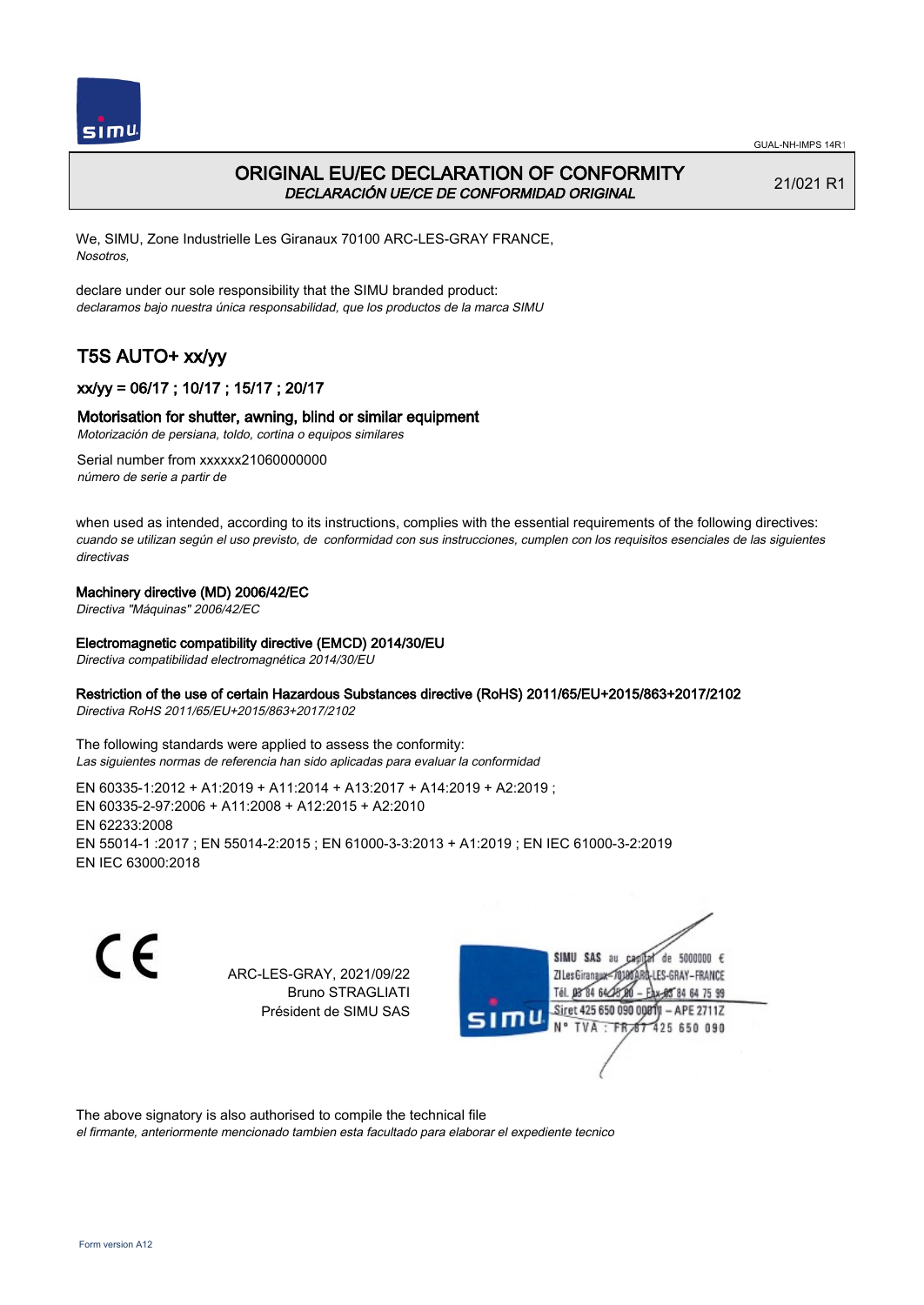

# ORIGINAL EU/EC DECLARATION OF CONFORMITY DICHIARAZIONE DI CONFORMITÀ UE/CE ORIGINALE

21/021 R1

We, SIMU, Zone Industrielle Les Giranaux 70100 ARC-LES-GRAY FRANCE, Noi,

declare under our sole responsibility that the SIMU branded product: dichiariamo sotto la nostra esclusiva responsabilità che l'appareccho di marca SIMU

# T5S AUTO+ xx/yy

## xx/yy = 06/17 ; 10/17 ; 15/17 ; 20/17

#### Motorisation for shutter, awning, blind or similar equipment

Motorizzazione di tapparella, persiana, tenda o apparecchiatura similare

Serial number from xxxxxx21060000000 Numero di serie a partire da

when used as intended, according to its instructions, complies with the essential requirements of the following directives: se utilizzato secondo l'uso previsto, come descritto nel suo manuale d'istruzioni, è conforme ai requisiti essenziali delle seguenti Direttive

#### Machinery directive (MD) 2006/42/EC

Direttiva Macchine 2006/42/EC

#### Electromagnetic compatibility directive (EMCD) 2014/30/EU

Direttiva compatibilità elettromagnetica 2014/30/EU

#### Restriction of the use of certain Hazardous Substances directive (RoHS) 2011/65/EU+2015/863+2017/2102

Direttiva RoHS 2011/65/EU+2015/863+2017/2102

The following standards were applied to assess the conformity: I seguenti standard di riferimento sono stati applicati per ottenere la conformità

EN 60335‑1:2012 + A1:2019 + A11:2014 + A13:2017 + A14:2019 + A2:2019 ; EN 60335‑2‑97:2006 + A11:2008 + A12:2015 + A2:2010 EN 62233:2008 EN 55014‑1 :2017 ; EN 55014‑2:2015 ; EN 61000‑3‑3:2013 + A1:2019 ; EN IEC 61000‑3‑2:2019 EN IEC 63000:2018

C E

ARC-LES-GRAY, 2021/09/22 Bruno STRAGLIATI Président de SIMU SAS



The above signatory is also authorised to compile the technical file Il firmatario è inoltre autorizzato a costituire il fascicolo tecnico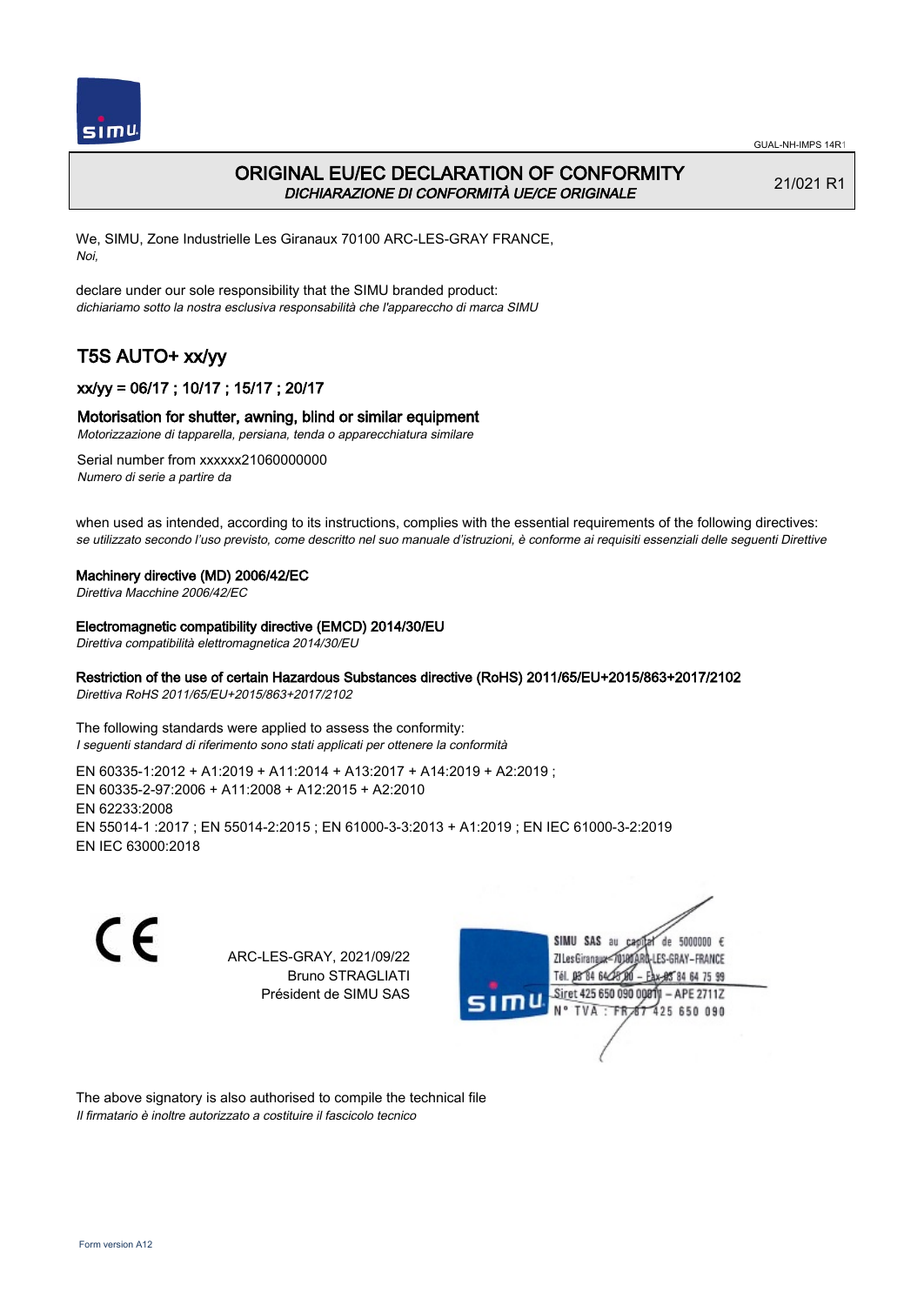

 $simu$ 

GUAL-NH-IMPS 14R1

# ORIGINAL EU/EC DECLARATION OF CONFORMITY ОРИГИНАЛНА EU/EC ДЕКЛАРАЦИЯ ЗА СЪОТВЕТСТВИЕ

21/021 R1

We, SIMU, Zone Industrielle Les Giranaux 70100 ARC-LES-GRAY FRANCE, Ние,

declare under our sole responsibility that the SIMU branded product: декларираме на своя лична отговорност, че продукт с търговска марка SIMU

# T5S AUTO+ xx/yy

## xx/yy = 06/17 ; 10/17 ; 15/17 ; 20/17

## Motorisation for shutter, awning, blind or similar equipment

Моторизация за ролетни щори, сенници или други подобни засенчващи изделия

Serial number from xxxxxx21060000000 сериен номер от

when used as intended, according to its instructions, complies with the essential requirements of the following directives: когато се използва съобразно предназначението си и в съответствие с инструкциите е в съответствие с основните изисквания на следните директиви

## Machinery directive (MD) 2006/42/EC

Машинна директива 2006/42/EC

## Electromagnetic compatibility directive (EMCD) 2014/30/EU

Директива за електромагнитна съвместимост 2014/30/EU

## Restriction of the use of certain Hazardous Substances directive (RoHS) 2011/65/EU+2015/863+2017/2102

RoHS Директива относно ограничението на употребата на определени опасни вещества в електрическото и електронното оборудване 2011/65/EU+2015/863+2017/2102

The following standards were applied to assess the conformity: Следните референтни стандарти са приложени за оценяване на съответствието

EN 60335‑1:2012 + A1:2019 + A11:2014 + A13:2017 + A14:2019 + A2:2019 ; EN 60335‑2‑97:2006 + A11:2008 + A12:2015 + A2:2010 EN 62233:2008 EN 55014‑1 :2017 ; EN 55014‑2:2015 ; EN 61000‑3‑3:2013 + A1:2019 ; EN IEC 61000‑3‑2:2019 EN IEC 63000:2018

C E

ARC-LES-GRAY, 2021/09/22 Bruno STRAGLIATI Président de SIMU SAS

SIMU SAS au  $cardiz$  de 5000000  $\epsilon$ LES-GRAY-FRANCE ZI Les Giranaux</DJ80AF Tél. 08 84 64 28 584 64 75 99 Siret 425 650 090 008TV  $-$  APE 2711Z N° TVA : FRAT 425 650 090

The above signatory is also authorised to compile the technical file Гоеподписващия също е упълномощен да съставя техническо досие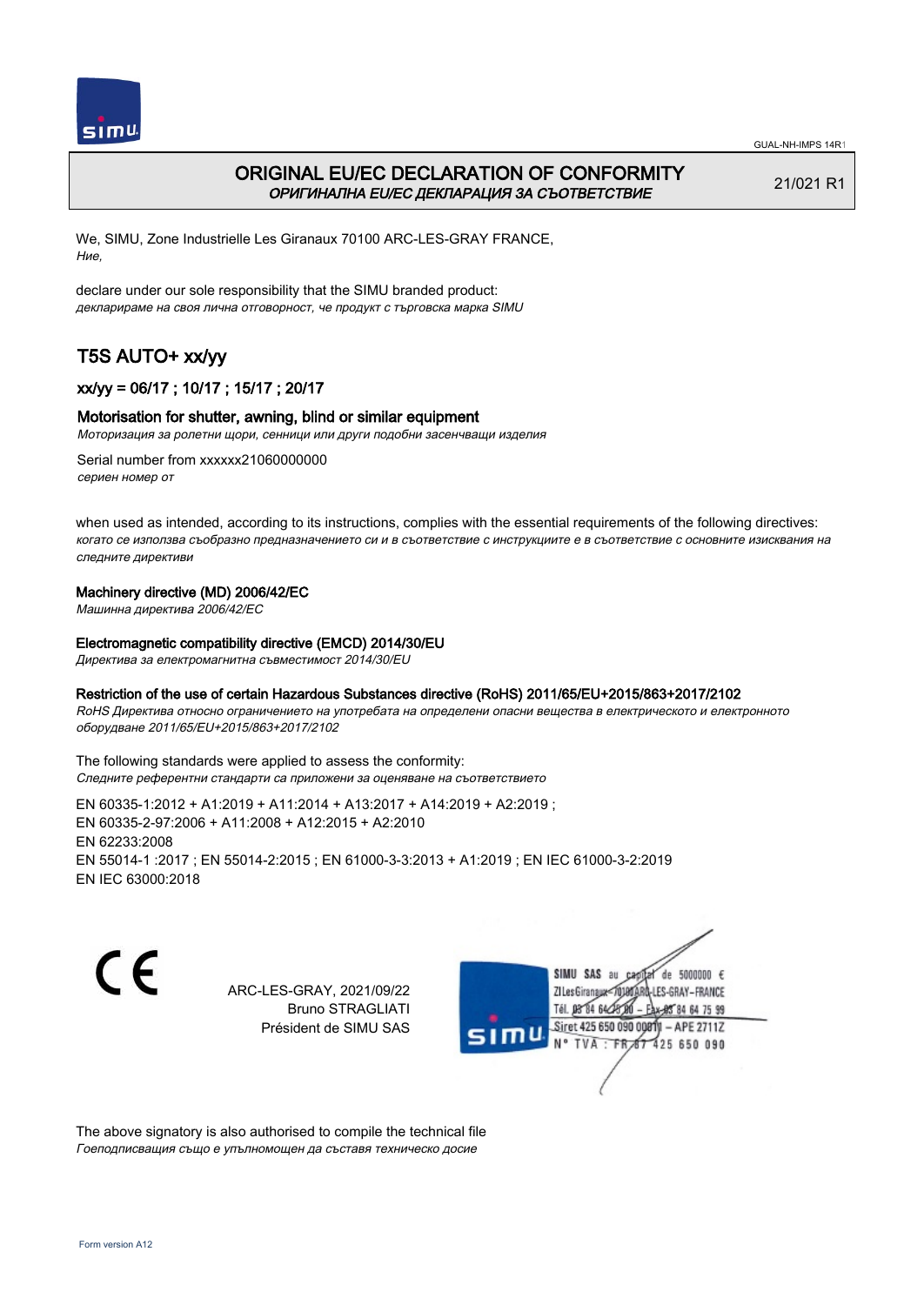

# ORIGINAL EU/EC DECLARATION OF CONFORMITY ORIGINÁLNÍ EU/ES PROHLÁŠENÍ O SHODĚ

21/021 R1

We, SIMU, Zone Industrielle Les Giranaux 70100 ARC-LES-GRAY FRANCE, My,

declare under our sole responsibility that the SIMU branded product: prohlašujeme na svou výlučnou odpovědnost, že výrobek značky SIMU

# T5S AUTO+ xx/yy

## xx/yy = 06/17 ; 10/17 ; 15/17 ; 20/17

## Motorisation for shutter, awning, blind or similar equipment

Pohon pro rolety, markýzy, clony nebo podobná zařízení

Serial number from xxxxxx21060000000 Sériové číslo od

when used as intended, according to its instructions, complies with the essential requirements of the following directives: pokud je používán v souladu s účelem použití a s návodem, splňuje základní požadavky těchto směrnic

#### Machinery directive (MD) 2006/42/EC

Směrnice o strojních zařízeních 2006/42/EC

#### Electromagnetic compatibility directive (EMCD) 2014/30/EU

Směrnice o elektromagnetické kompatibilitě 2014/30/EU

## Restriction of the use of certain Hazardous Substances directive (RoHS) 2011/65/EU+2015/863+2017/2102

Směrnice o omezení používání některých nebezpečných látek v elektrických a elektronických zařízeních 2011/65/EU+2015/863+2017/2102

The following standards were applied to assess the conformity: Pro posouzení shody byly použity následující normy

EN 60335‑1:2012 + A1:2019 + A11:2014 + A13:2017 + A14:2019 + A2:2019 ; EN 60335‑2‑97:2006 + A11:2008 + A12:2015 + A2:2010 EN 62233:2008 EN 55014‑1 :2017 ; EN 55014‑2:2015 ; EN 61000‑3‑3:2013 + A1:2019 ; EN IEC 61000‑3‑2:2019 EN IEC 63000:2018

C E

ARC-LES-GRAY, 2021/09/22 Bruno STRAGLIATI Président de SIMU SAS



The above signatory is also authorised to compile the technical file Výše uvedená osoba je také osoba pověřená sestavením technické dokumentace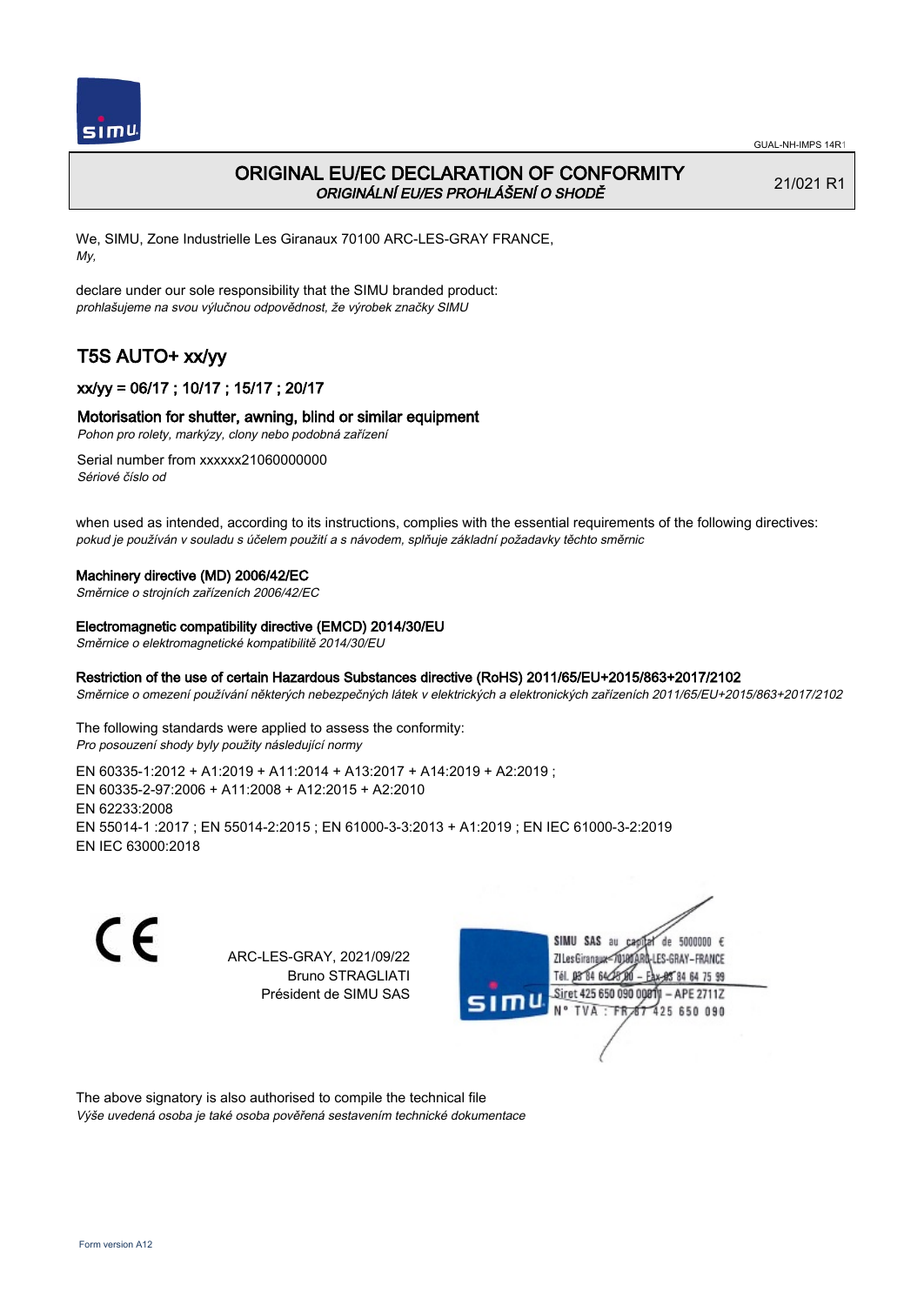

# ORIGINAL EU/EC DECLARATION OF CONFORMITY ORIGINAL EU/EF-OVERENSSTEMMELSESERKLÆRING

21/021 R1

We, SIMU, Zone Industrielle Les Giranaux 70100 ARC-LES-GRAY FRANCE, Vi,

declare under our sole responsibility that the SIMU branded product: erklærer som eneansvarlige, at SIMU mærkede produkter

# T5S AUTO+ xx/yy

## xx/yy = 06/17 ; 10/17 ; 15/17 ; 20/17

## Motorisation for shutter, awning, blind or similar equipment

Motorisering af gitre, markiser, persienner eller lign. udstyr

Serial number from xxxxxx21060000000 serienummer fra

when used as intended, according to its instructions, complies with the essential requirements of the following directives: når det anvendes efter hensigten, efter dennes instrukser, overholder kravene i følgende direktiver

#### Machinery directive (MD) 2006/42/EC

Maskindirektivet 2006/42/EC

#### Electromagnetic compatibility directive (EMCD) 2014/30/EU

Elektromagnetisk kompatibilitet direktiv 2014/30/EU

## Restriction of the use of certain Hazardous Substances directive (RoHS) 2011/65/EU+2015/863+2017/2102

RoHS direktiv 2011/65/EU+2015/863+2017/2102

The following standards were applied to assess the conformity: Referencestandarderne der følger blev anvendt til at vurdere overholdelsen

EN 60335‑1:2012 + A1:2019 + A11:2014 + A13:2017 + A14:2019 + A2:2019 ; EN 60335‑2‑97:2006 + A11:2008 + A12:2015 + A2:2010 EN 62233:2008 EN 55014‑1 :2017 ; EN 55014‑2:2015 ; EN 61000‑3‑3:2013 + A1:2019 ; EN IEC 61000‑3‑2:2019 EN IEC 63000:2018

C E

ARC-LES-GRAY, 2021/09/22 Bruno STRAGLIATI Président de SIMU SAS



The above signatory is also authorised to compile the technical file Personen nævnt ovenfor er også godkendt til at udarbejde det tekniske dossier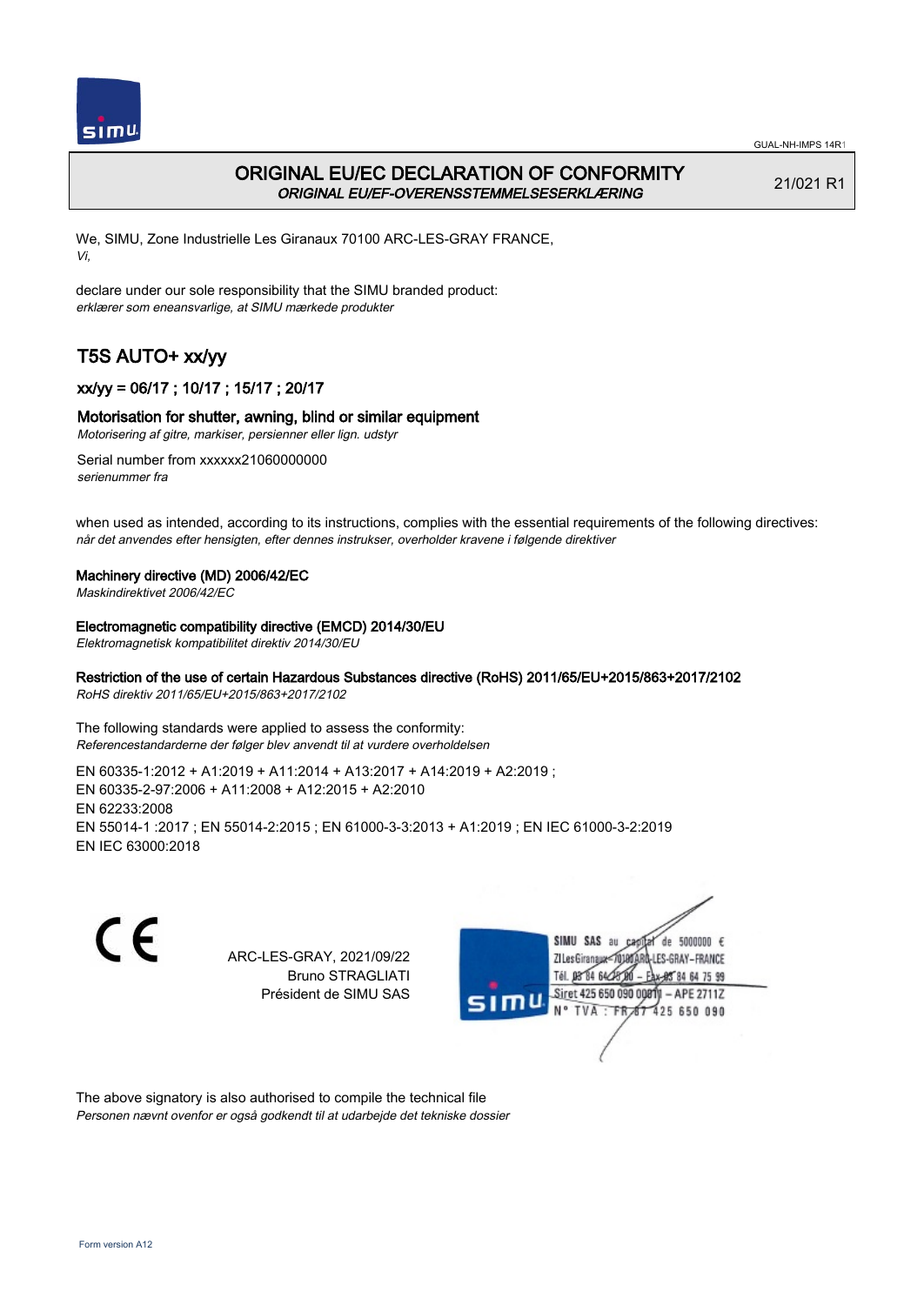

# ORIGINAL EU/EC DECLARATION OF CONFORMITY EL/EK VASTAVUSDEKLARATSIOON

21/021 R1

We, SIMU, Zone Industrielle Les Giranaux 70100 ARC-LES-GRAY FRANCE, Meie,

declare under our sole responsibility that the SIMU branded product: kinnitame kogu vastutusega, et SIMU kaubamärgiga tooted

# T5S AUTO+ xx/yy

## xx/yy = 06/17 ; 10/17 ; 15/17 ; 20/17

#### Motorisation for shutter, awning, blind or similar equipment

Aknaluukide, varikatuste, aknakardinate või sarnaste seadmete motoriseerimine

Serial number from xxxxxx21060000000 Seerianumber alates

when used as intended, according to its instructions, complies with the essential requirements of the following directives: kui kasutatakse eesmärgipäraselt ja juhiste kohaselt, vastavad käesoleva direktiivi põhinõuetele

#### Machinery directive (MD) 2006/42/EC

Masinate direktiiv 2006/42/EC

#### Electromagnetic compatibility directive (EMCD) 2014/30/EU

Elektromagnetilise ühilduvuse direktiiv 2014/30/EU

#### Restriction of the use of certain Hazardous Substances directive (RoHS) 2011/65/EU+2015/863+2017/2102

RoHs direktiiv ohtlike ainete kasutamise piirangute kohta elektri- ja elektroonikaseadmetes 2011/65/EU+2015/863+2017/2102

The following standards were applied to assess the conformity: Vastavusdeklaratsiooni hindamiseks kasutatakse järgmisi standardeid

EN 60335‑1:2012 + A1:2019 + A11:2014 + A13:2017 + A14:2019 + A2:2019 ; EN 60335‑2‑97:2006 + A11:2008 + A12:2015 + A2:2010 EN 62233:2008 EN 55014‑1 :2017 ; EN 55014‑2:2015 ; EN 61000‑3‑3:2013 + A1:2019 ; EN IEC 61000‑3‑2:2019 EN IEC 63000:2018

C E

ARC-LES-GRAY, 2021/09/22 Bruno STRAGLIATI Président de SIMU SAS



The above signatory is also authorised to compile the technical file Eelpool nimetatud isik on volitatud koostama tehnilist dokumentatsiooni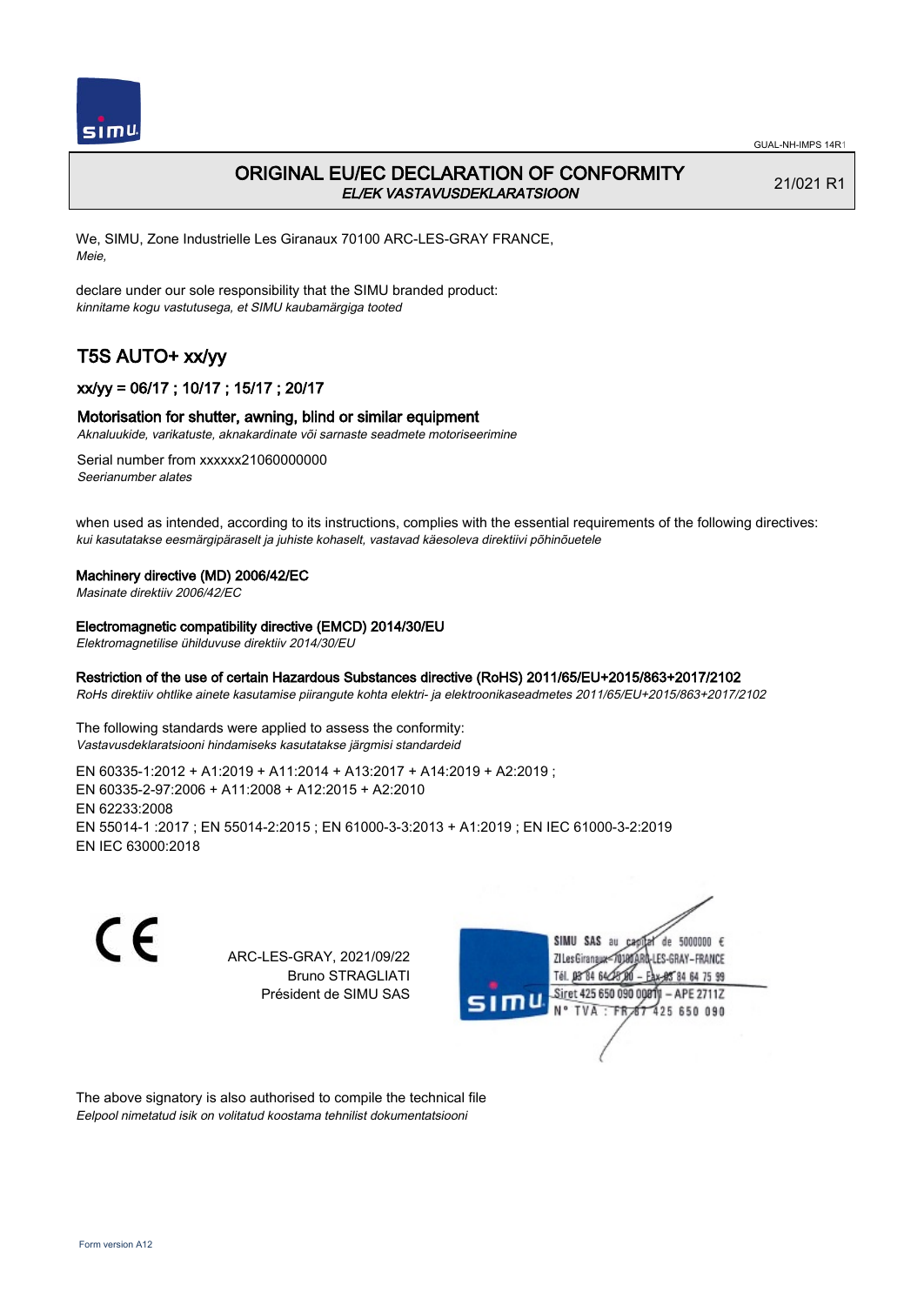

# ORIGINAL EU/EC DECLARATION OF CONFORMITY ALKUPERÄISET EU/EY-VAATIMUSTENMUKAISUUSVAKUUTUS

21/021 R1

We, SIMU, Zone Industrielle Les Giranaux 70100 ARC-LES-GRAY FRANCE, Me,

declare under our sole responsibility that the SIMU branded product: vakuutamme omalla vastuullamme, että SIMU merkkituote

# T5S AUTO+ xx/yy

## xx/yy = 06/17 ; 10/17 ; 15/17 ; 20/17

## Motorisation for shutter, awning, blind or similar equipment

Sälerullainten, markiisien, kaihtimien tai vastaavien motorisointi

Serial number from xxxxxx21060000000 sarjanumerot

when used as intended, according to its instructions, complies with the essential requirements of the following directives: kun käytettynä oikein ja sen ohjeiden mukaan, noudattaa seuraavien direktiivien olennaisia vaatimuksia

## Machinery directive (MD) 2006/42/EC

Konedirektiivin 2006/42/EC

#### Electromagnetic compatibility directive (EMCD) 2014/30/EU

Sähkömagneettinen yhteensopivuus direktiivin 2014/30/EU

## Restriction of the use of certain Hazardous Substances directive (RoHS) 2011/65/EU+2015/863+2017/2102

RoHS direktiivin 2011/65/EU+2015/863+2017/2102

The following standards were applied to assess the conformity: Seuraavia viitestandardeja sovellettiin vaatimustenmukaisuusvakuutusta arvioitaessa

EN 60335‑1:2012 + A1:2019 + A11:2014 + A13:2017 + A14:2019 + A2:2019 ; EN 60335‑2‑97:2006 + A11:2008 + A12:2015 + A2:2010 EN 62233:2008 EN 55014‑1 :2017 ; EN 55014‑2:2015 ; EN 61000‑3‑3:2013 + A1:2019 ; EN IEC 61000‑3‑2:2019 EN IEC 63000:2018



ARC-LES-GRAY, 2021/09/22 Bruno STRAGLIATI Président de SIMU SAS



The above signatory is also authorised to compile the technical file Yllä allekirjoittaja on myös valtuutettu kokoamaan teknisten tiedostojen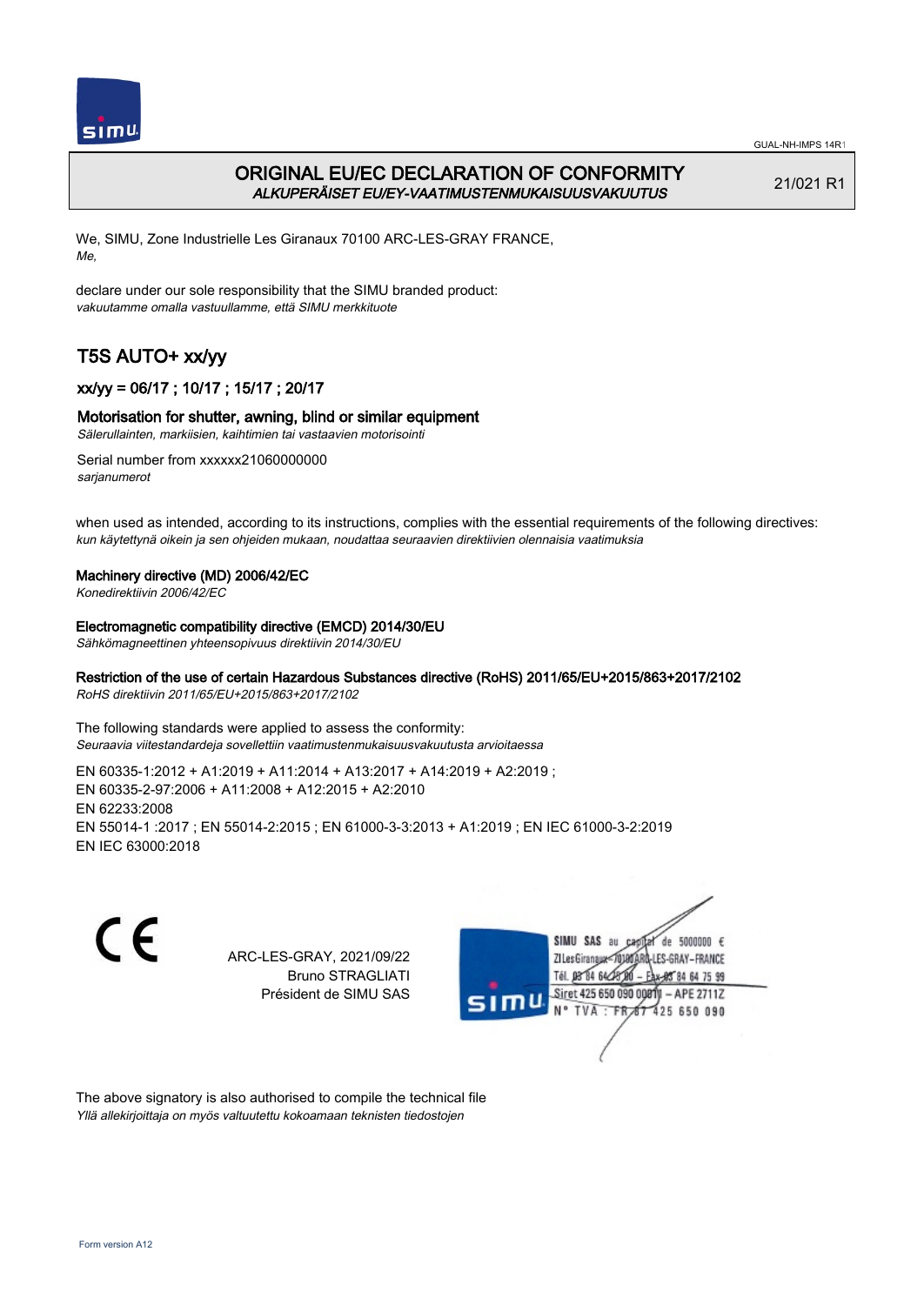

# ORIGINAL EU/EC DECLARATION OF CONFORMITY ΠΡΩΤΟΤΥΠΟ ΔΗΛΩΣΗ ΣΥΜΜΟΡΦΩΣΗΣ ΕΕ/EK

21/021 R1

We, SIMU, Zone Industrielle Les Giranaux 70100 ARC-LES-GRAY FRANCE, εμείς,

declare under our sole responsibility that the SIMU branded product: Δηλώνουμε αναλαμβάνοντας την αποκλειστική ευθύνη ότι το επώνυμο προϊόν SIMU

# T5S AUTO+ xx/yy

## xx/yy = 06/17 ; 10/17 ; 15/17 ; 20/17

#### Motorisation for shutter, awning, blind or similar equipment

Μηχανοκίνηση για ρολα,τέντες,στόρια ή παρόμοιο εξοπλισμό

Serial number from xxxxxx21060000000 σειριακό αριθμό από

when used as intended, according to its instructions, complies with the essential requirements of the following directives: όταν χρησιμοποιείται όπως έχει προβλεφθεί, σύμφωνα με τις οδηγίες του, συμφωνεί με τις βασικές απαιτήσεις των ακόλουθων οδηγιών

#### Machinery directive (MD) 2006/42/EC

Οδηγία περι μηχανικού εξοπλισμού 2006/42/EC

#### Electromagnetic compatibility directive (EMCD) 2014/30/EU

Οδηγία ηλεκτρομαγνητικής συμβατότητας 2014/30/EU

#### Restriction of the use of certain Hazardous Substances directive (RoHS) 2011/65/EU+2015/863+2017/2102

Οδηγίας RoHS 2011/65/EU+2015/863+2017/2102

The following standards were applied to assess the conformity: Τα πρότυπα αναφοράς που ακολουθούν εφαρμόστηκαν με σκοπό την αξιολόγηση της συμμόρφωσης

EN 60335‑1:2012 + A1:2019 + A11:2014 + A13:2017 + A14:2019 + A2:2019 ; EN 60335‑2‑97:2006 + A11:2008 + A12:2015 + A2:2010 EN 62233:2008 EN 55014‑1 :2017 ; EN 55014‑2:2015 ; EN 61000‑3‑3:2013 + A1:2019 ; EN IEC 61000‑3‑2:2019 EN IEC 63000:2018

C E

ARC-LES-GRAY, 2021/09/22 Bruno STRAGLIATI Président de SIMU SAS



The above signatory is also authorised to compile the technical file

Το πρόσωπο που αναφέρεται παραπάνω είναι επίσης εξουσιοδοτημένο να καταρτίσει τον τεχνικό φάκελο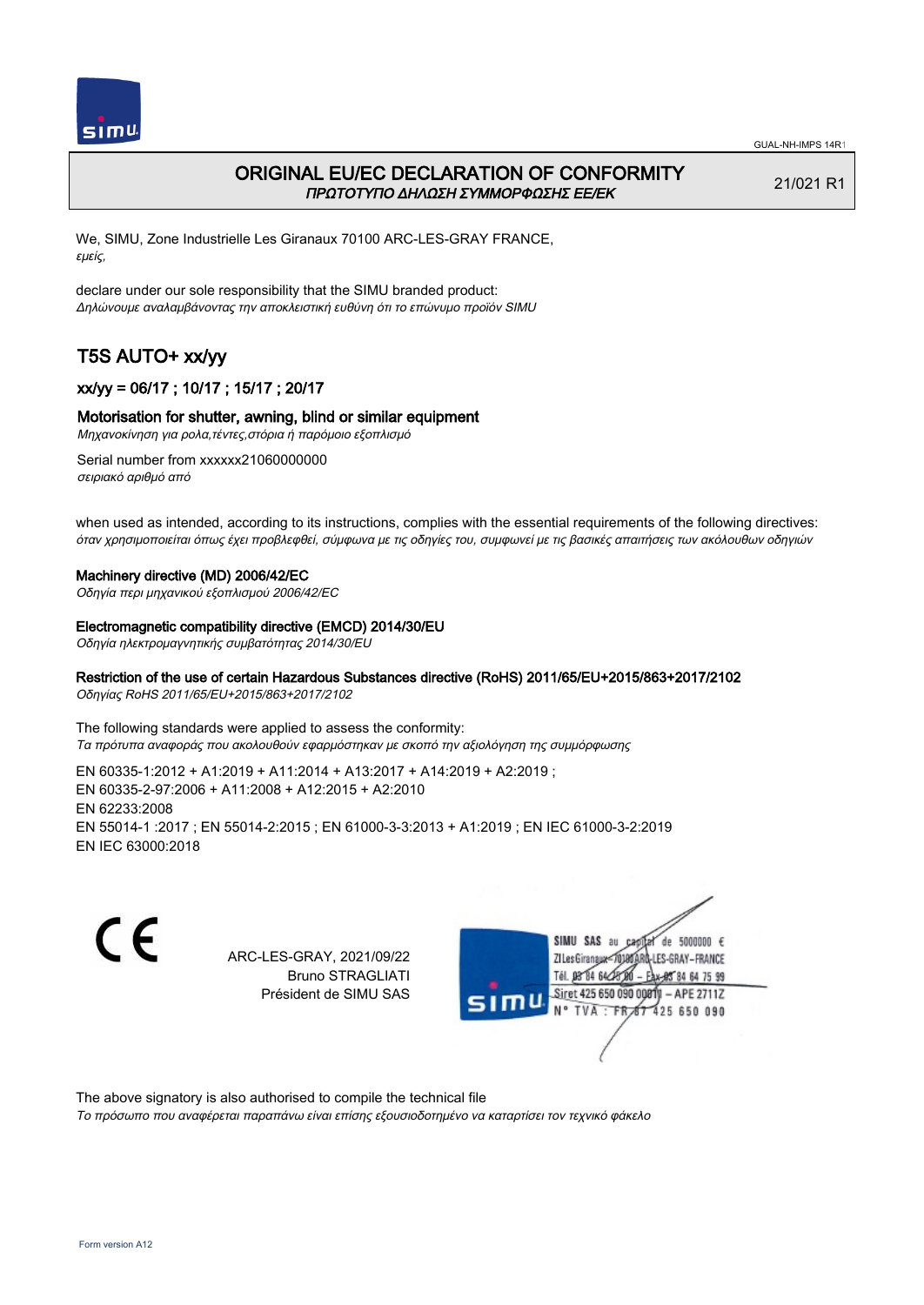

# ORIGINAL EU/EC DECLARATION OF CONFORMITY ORGINALNA EU/EC DEKLARACIJA O USKLAĐENOSTI

21/021 R1

We, SIMU, Zone Industrielle Les Giranaux 70100 ARC-LES-GRAY FRANCE, Mi,

declare under our sole responsibility that the SIMU branded product: izjavljujemo pod punom odgovornošču da je proizvod marke SIMU

# T5S AUTO+ xx/yy

## xx/yy = 06/17 ; 10/17 ; 15/17 ; 20/17

## Motorisation for shutter, awning, blind or similar equipment

Motorizacija za rolete,tende,sjenila ili slične opreme

Serial number from xxxxxx21060000000 Serijski broj iz

when used as intended, according to its instructions, complies with the essential requirements of the following directives: ako se upotrebljava prema namjeni, prema važećim uputama, usklađen sa prijeko potrebnim zahtijevima slijedećih direktiva

#### Machinery directive (MD) 2006/42/EC

Direktiva o strojevima 2006/42/EC

#### Electromagnetic compatibility directive (EMCD) 2014/30/EU

Direktiva o elektromagnetskoj usklađenosti 2014/30/EU

## Restriction of the use of certain Hazardous Substances directive (RoHS) 2011/65/EU+2015/863+2017/2102

Direktiva RoHS 2011/65/EU+2015/863+2017/2102

The following standards were applied to assess the conformity: Slijedeće reference standarda se primjenjuju da se odredi usklađenost

EN 60335‑1:2012 + A1:2019 + A11:2014 + A13:2017 + A14:2019 + A2:2019 ; EN 60335‑2‑97:2006 + A11:2008 + A12:2015 + A2:2010 EN 62233:2008 EN 55014‑1 :2017 ; EN 55014‑2:2015 ; EN 61000‑3‑3:2013 + A1:2019 ; EN IEC 61000‑3‑2:2019 EN IEC 63000:2018

C E

ARC-LES-GRAY, 2021/09/22 Bruno STRAGLIATI Président de SIMU SAS



The above signatory is also authorised to compile the technical file Gore navedeni potpisnik također je ovlašten za sastavljanje tehničkog dokumenta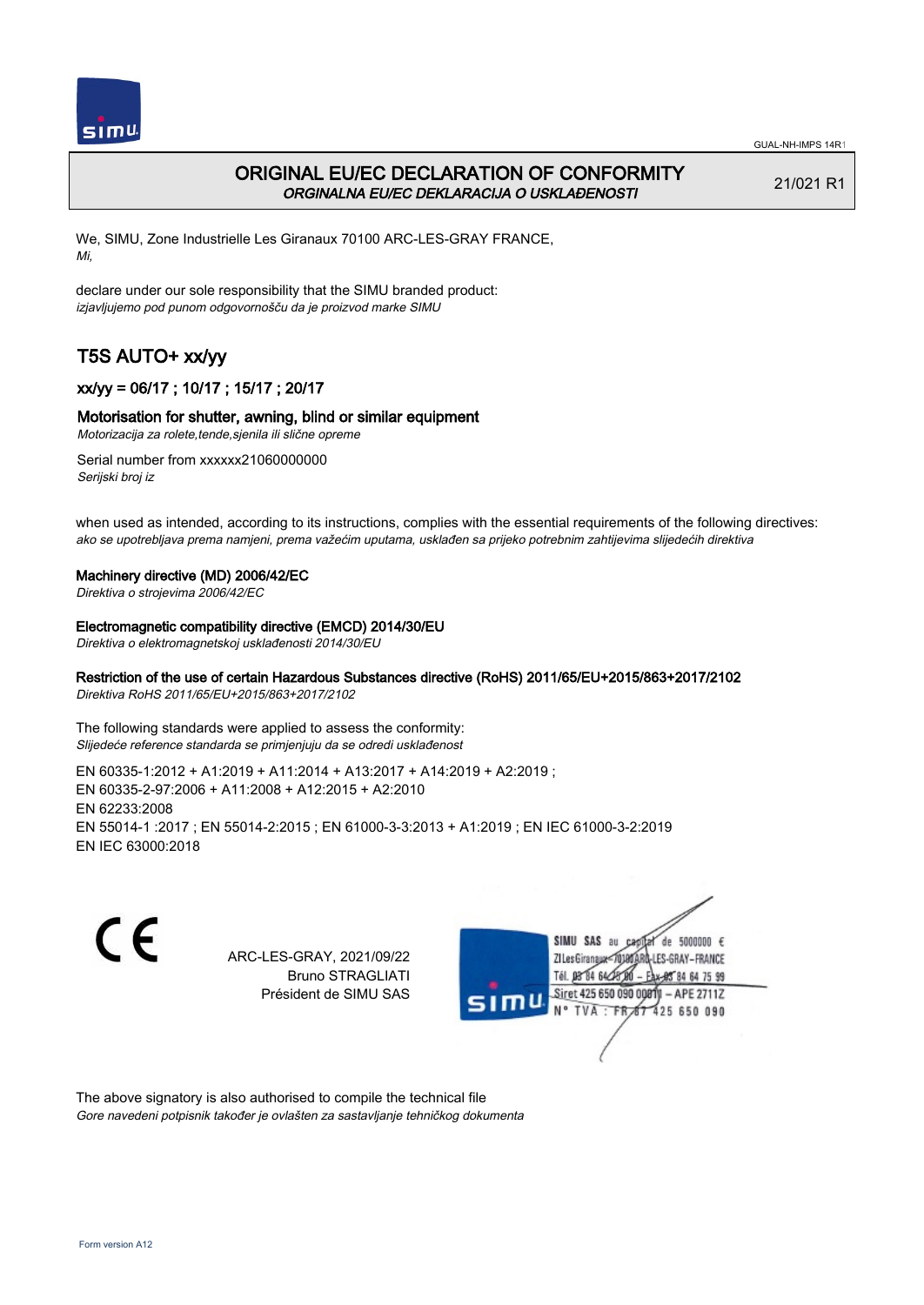

## ORIGINAL EU/EC DECLARATION OF CONFORMITY Eredeti EU/CE Megfelelőségi Nyilatkozat

21/021 R1

We, SIMU, Zone Industrielle Les Giranaux 70100 ARC-LES-GRAY FRANCE, Alulírott,

declare under our sole responsibility that the SIMU branded product: felelősségünk teljes tudatában kijelentjük, hogy a szóban forgó SIMU termék

# T5S AUTO+ xx/yy

## xx/yy = 06/17 ; 10/17 ; 15/17 ; 20/17

## Motorisation for shutter, awning, blind or similar equipment

Redőny, napellenző vagy hasonlószerkezetek motorizálása

Serial number from xxxxxx21060000000 Sorozatszámtól

when used as intended, according to its instructions, complies with the essential requirements of the following directives: megfelel, az alábbi irányelvekben megfogalmazott alapvető követelményeknek

#### Machinery directive (MD) 2006/42/EC

Gépekre vonatkozó irányelv 2006/42/EC

#### Electromagnetic compatibility directive (EMCD) 2014/30/EU

Elektromágneses megfelelőségi irányelv 2014/30/EU

## Restriction of the use of certain Hazardous Substances directive (RoHS) 2011/65/EU+2015/863+2017/2102

RoHS irányelv 2011/65/EU+2015/863+2017/2102

The following standards were applied to assess the conformity: A megfelelőség biztosításának érdekében az alábbi szabványok kerültek alkalmazásra

EN 60335‑1:2012 + A1:2019 + A11:2014 + A13:2017 + A14:2019 + A2:2019 ; EN 60335‑2‑97:2006 + A11:2008 + A12:2015 + A2:2010 EN 62233:2008 EN 55014‑1 :2017 ; EN 55014‑2:2015 ; EN 61000‑3‑3:2013 + A1:2019 ; EN IEC 61000‑3‑2:2019 EN IEC 63000:2018

C E

ARC-LES-GRAY, 2021/09/22 Bruno STRAGLIATI Président de SIMU SAS



The above signatory is also authorised to compile the technical file A fent említett aláíró is jogosult a műszaki dokumentáció összeállítására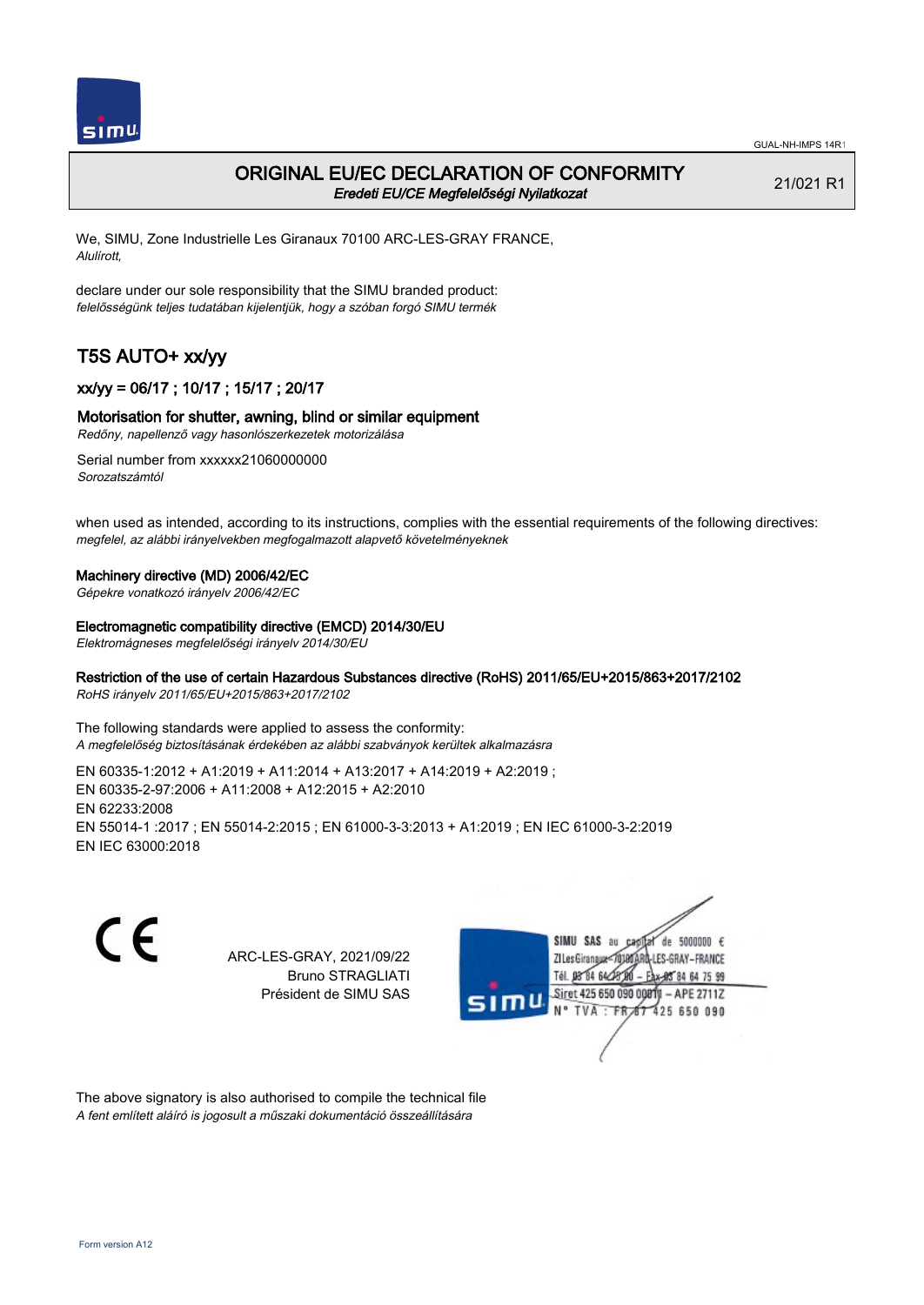

# ORIGINAL EU/EC DECLARATION OF CONFORMITY ORIGINALI ES/EB ATITIKTIES DEKLARACIJA

21/021 R1

We, SIMU, Zone Industrielle Les Giranaux 70100 ARC-LES-GRAY FRANCE, Mes,

declare under our sole responsibility that the SIMU branded product: atsakingai deklaruojame, kad SIMU kompanijos produktas

# T5S AUTO+ xx/yy

## xx/yy = 06/17 ; 10/17 ; 15/17 ; 20/17

#### Motorisation for shutter, awning, blind or similar equipment

Apsauginių žaliuzių, markizių, ritininių užuolaidų ir panašių gaminių automatizavimas

Serial number from xxxxxx21060000000 Serijos numeris nuo

when used as intended, according to its instructions, complies with the essential requirements of the following directives: naudojamas pagal paskirtį, pagal gamintojo instrukcijas, atitinka esminius šių Direktyvų reikalavimus

#### Machinery directive (MD) 2006/42/EC

Mašinų direktyva 2006/42/EC

Electromagnetic compatibility directive (EMCD) 2014/30/EU

Elektromagnetinio suderinamumo direktyva 2014/30/EU

## Restriction of the use of certain Hazardous Substances directive (RoHS) 2011/65/EU+2015/863+2017/2102

PMNA (RoHS) direktyva 2011/65/EU+2015/863+2017/2102

The following standards were applied to assess the conformity: Įverinti deklaruojamą atitiktį buvo taikomi toliau nurodyti standartai

EN 60335‑1:2012 + A1:2019 + A11:2014 + A13:2017 + A14:2019 + A2:2019 ; EN 60335‑2‑97:2006 + A11:2008 + A12:2015 + A2:2010 EN 62233:2008 EN 55014‑1 :2017 ; EN 55014‑2:2015 ; EN 61000‑3‑3:2013 + A1:2019 ; EN IEC 61000‑3‑2:2019 EN IEC 63000:2018

C E

ARC-LES-GRAY, 2021/09/22 Bruno STRAGLIATI Président de SIMU SAS



The above signatory is also authorised to compile the technical file Asmuo, pasirašęs šią deklaraciją, taip pat turi įgaliojimą sudaryti techninę bylą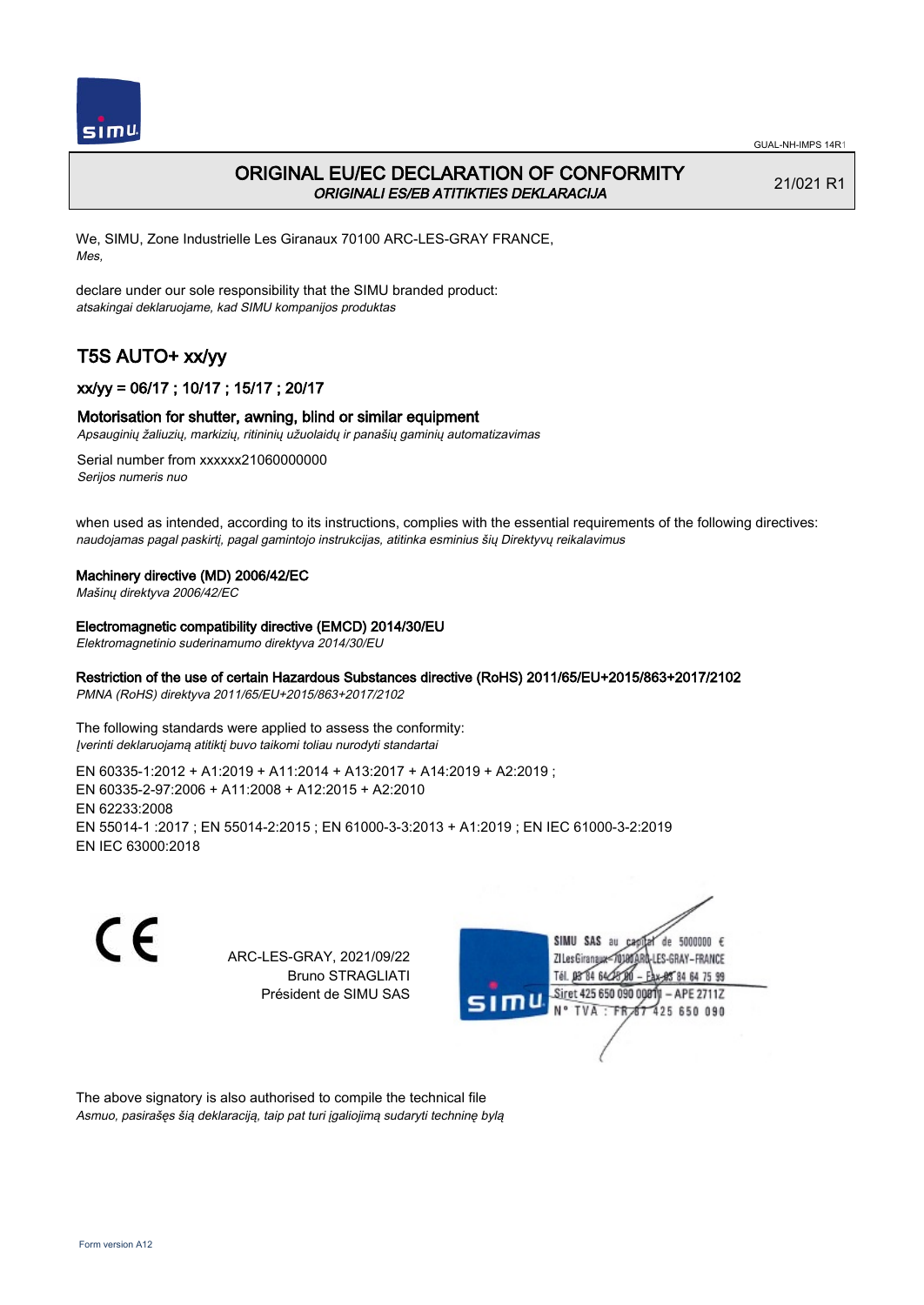

# ORIGINAL EU/EC DECLARATION OF CONFORMITY ES/EK ATBILSTĪBAS DEKLARĀCIJA

21/021 R1

We, SIMU, Zone Industrielle Les Giranaux 70100 ARC-LES-GRAY FRANCE, Mēs,

declare under our sole responsibility that the SIMU branded product: ar pilnu atbildību, apliecinām, ka SIMU zīmola produkti,

# T5S AUTO+ xx/yy

## xx/yy = 06/17 ; 10/17 ; 15/17 ; 20/17

## Motorisation for shutter, awning, blind or similar equipment

Aizsargžalūziju, žalūziju, markīžu, aizkaru un līdzīgu gala produktu motorizēšana

Serial number from xxxxxx21060000000 sērijas numurs no

when used as intended, according to its instructions, complies with the essential requirements of the following directives: ja tie tiek lietoti saskaņā ar norādījumiem, atbilst šo direktīvu pamatprasībām

#### Machinery directive (MD) 2006/42/EC

Mašīnu Direktīva 2006/42/EC

Electromagnetic compatibility directive (EMCD) 2014/30/EU

Elektromagnētiskās Savietojamības Direktīva 2014/30/EU

#### Restriction of the use of certain Hazardous Substances directive (RoHS) 2011/65/EU+2015/863+2017/2102

RoHs Direktīva par dažādu bīstamu vielu izmantošanas ierobežošanu elektriskās un elektroniskās iekārtās 2011/65/EU+2015/863+2017/2102

The following standards were applied to assess the conformity: Atbilstības deklarācijas novērtēšanai tiek pielietoti sekojoši standarti

EN 60335‑1:2012 + A1:2019 + A11:2014 + A13:2017 + A14:2019 + A2:2019 ; EN 60335‑2‑97:2006 + A11:2008 + A12:2015 + A2:2010 EN 62233:2008 EN 55014‑1 :2017 ; EN 55014‑2:2015 ; EN 61000‑3‑3:2013 + A1:2019 ; EN IEC 61000‑3‑2:2019 EN IEC 63000:2018

 $\epsilon$ 

ARC-LES-GRAY, 2021/09/22 Bruno STRAGLIATI Président de SIMU SAS



The above signatory is also authorised to compile the technical file Iepriekš minētā persona ir pilnvarota sastādīt tehnisko dokumentāciju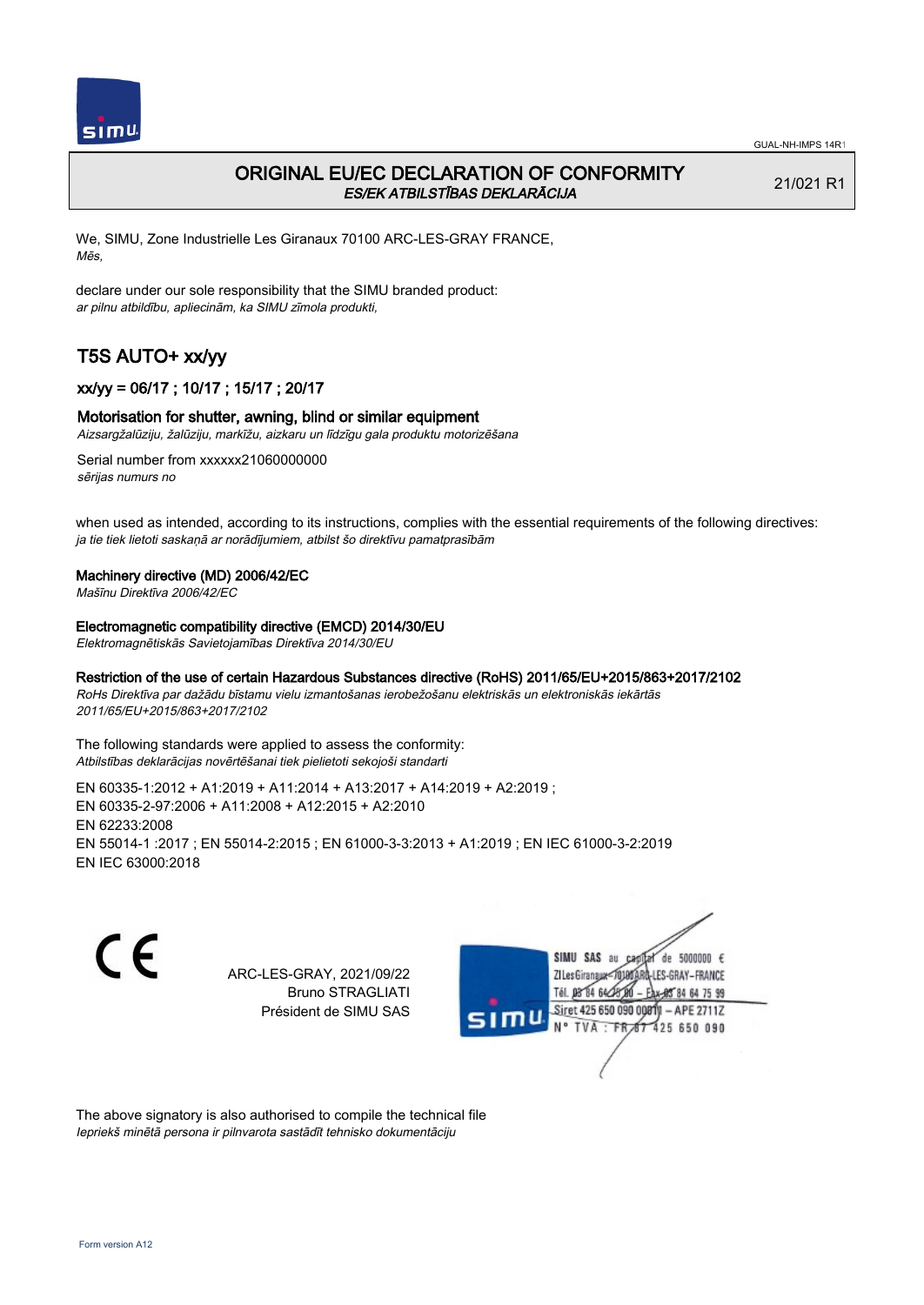

# ORIGINAL EU/EC DECLARATION OF CONFORMITY OORSPRONKELIJKE EU/EG-CONFORMITEITSVERKLARING

21/021 R1

We, SIMU, Zone Industrielle Les Giranaux 70100 ARC-LES-GRAY FRANCE, Wij,

declare under our sole responsibility that the SIMU branded product: verklaren op eigen verantwoordelijkheid dat het produkt van het SIMU

# T5S AUTO+ xx/yy

## xx/yy = 06/17 ; 10/17 ; 15/17 ; 20/17

## Motorisation for shutter, awning, blind or similar equipment

Motorisatie voor rolluiken, zonwering, screens of gelijkaardige toepassingen

Serial number from xxxxxx21060000000 Serienummer van

when used as intended, according to its instructions, complies with the essential requirements of the following directives: wanneer gebruikt voor de juiste toepassing voldoet aan de essentiële eisen van de volgende richtlijnen

## Machinery directive (MD) 2006/42/EC

Machinerichtlijn 2006/42/EC

Electromagnetic compatibility directive (EMCD) 2014/30/EU

Richtlijn elektromagnetische compatibiliteit 2014/30/EU

## Restriction of the use of certain Hazardous Substances directive (RoHS) 2011/65/EU+2015/863+2017/2102

RoHS Richtlijn 2011/65/EU+2015/863+2017/2102

The following standards were applied to assess the conformity: De volgende referentiestandaarden worden toegepast om de overeenstemming te evalueren

EN 60335‑1:2012 + A1:2019 + A11:2014 + A13:2017 + A14:2019 + A2:2019 ; EN 60335‑2‑97:2006 + A11:2008 + A12:2015 + A2:2010 EN 62233:2008 EN 55014‑1 :2017 ; EN 55014‑2:2015 ; EN 61000‑3‑3:2013 + A1:2019 ; EN IEC 61000‑3‑2:2019 EN IEC 63000:2018

C E

ARC-LES-GRAY, 2021/09/22 Bruno STRAGLIATI Président de SIMU SAS



The above signatory is also authorised to compile the technical file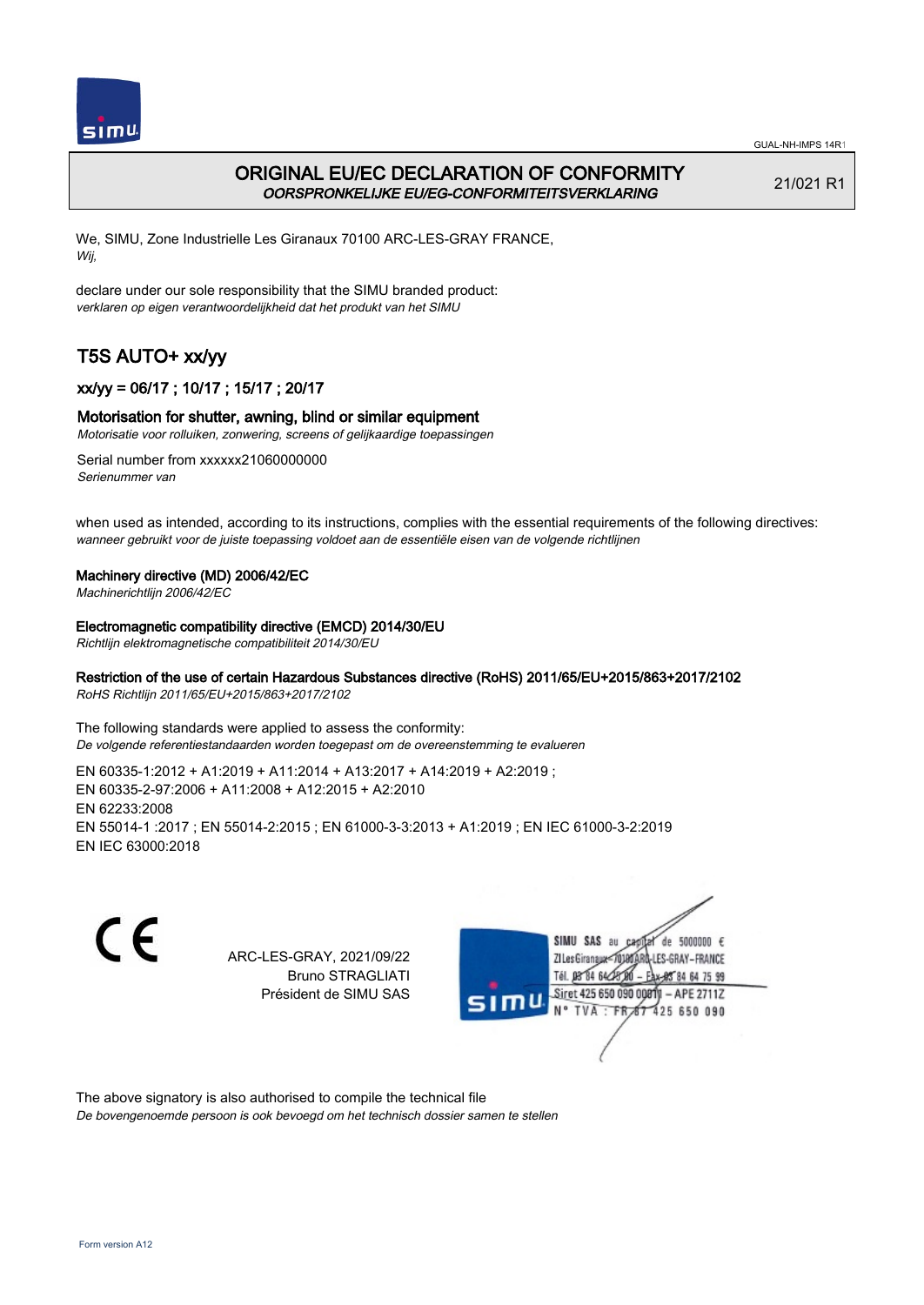

# ORIGINAL EU/EC DECLARATION OF CONFORMITY ORIGINAL EU / CE - ERKLÆRING

21/021 R1

We, SIMU, Zone Industrielle Les Giranaux 70100 ARC-LES-GRAY FRANCE, Vi,

declare under our sole responsibility that the SIMU branded product: erklærer under vårt eneansvar at SIMU merket produkt

# T5S AUTO+ xx/yy

## xx/yy = 06/17 ; 10/17 ; 15/17 ; 20/17

#### Motorisation for shutter, awning, blind or similar equipment

Motorisering for marksier, screens, persienner eller lignende utstyr

Serial number from xxxxxx21060000000 Serienummer fra

when used as intended, according to its instructions, complies with the essential requirements of the following directives: når de brukes som forutsatt, i henhold til sin instruks, i samsvar med de grunnlegende kravene i følgende direktiver

#### Machinery directive (MD) 2006/42/EC

Maskindirektivet 2006/42/EC

#### Electromagnetic compatibility directive (EMCD) 2014/30/EU

EMC-dirketivet 2014/30/EU

## Restriction of the use of certain Hazardous Substances directive (RoHS) 2011/65/EU+2015/863+2017/2102

RoHS-direktivet 2011/65/EU+2015/863+2017/2102

The following standards were applied to assess the conformity: Følgende referansestandarder ble brukt for å vurdere samsvar

EN 60335‑1:2012 + A1:2019 + A11:2014 + A13:2017 + A14:2019 + A2:2019 ; EN 60335‑2‑97:2006 + A11:2008 + A12:2015 + A2:2010 EN 62233:2008 EN 55014‑1 :2017 ; EN 55014‑2:2015 ; EN 61000‑3‑3:2013 + A1:2019 ; EN IEC 61000‑3‑2:2019 EN IEC 63000:2018

C E

ARC-LES-GRAY, 2021/09/22 Bruno STRAGLIATI Président de SIMU SAS



The above signatory is also authorised to compile the technical file Ovennevnte underskrevet fullmakt til å utarbeide den tekniske dokumentasjonen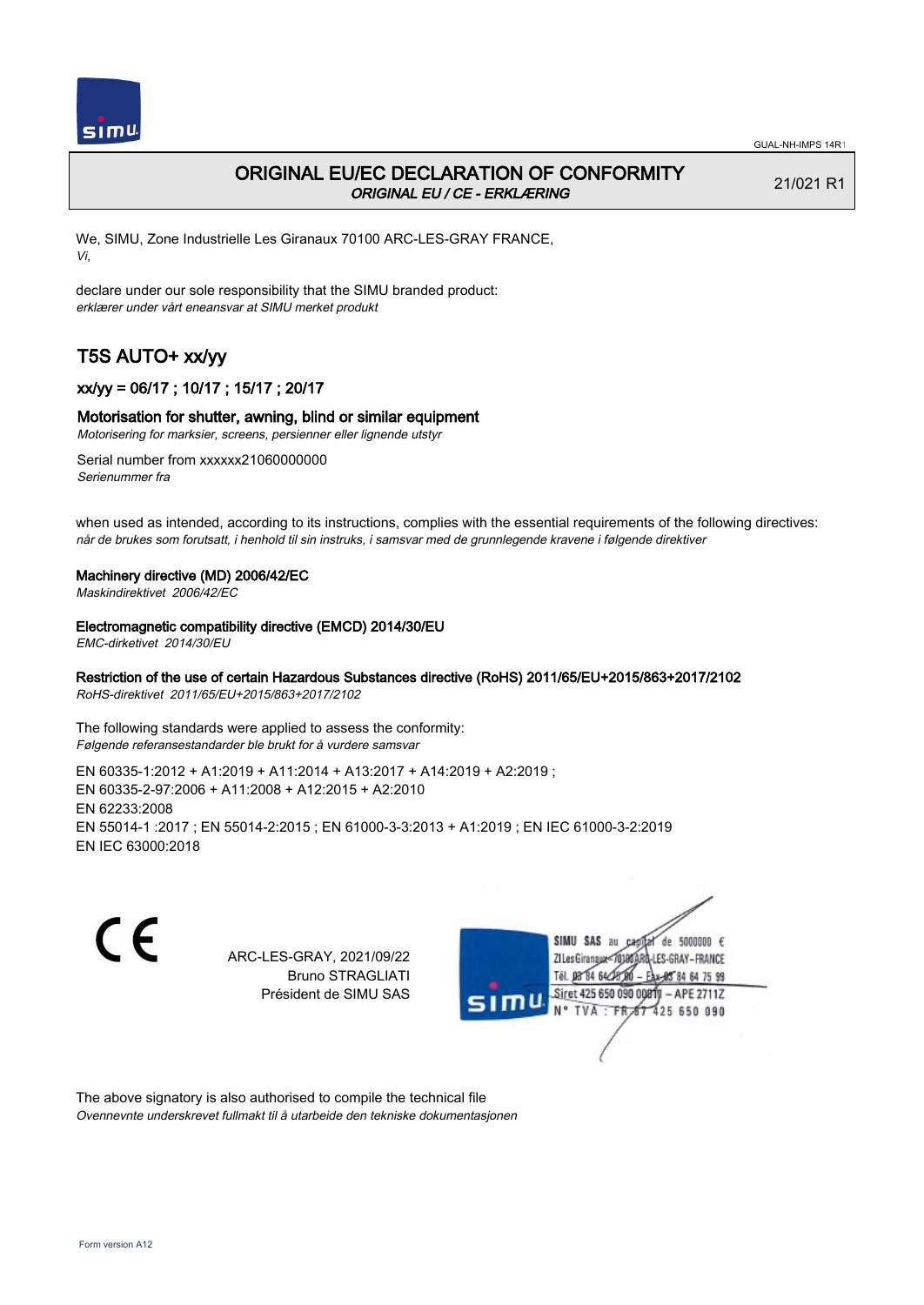

# ORIGINAL EU/EC DECLARATION OF CONFORMITY ORYGINALNA DEKLARACJA ZGODNOŚCI UE/WE

21/021 R1

We, SIMU, Zone Industrielle Les Giranaux 70100 ARC-LES-GRAY FRANCE, My,

declare under our sole responsibility that the SIMU branded product: deklarujemy z pełną odpowiedzialnością, że produkt oznaczony marką SIMU

# T5S AUTO+ xx/yy

## xx/yy = 06/17 ; 10/17 ; 15/17 ; 20/17

#### Motorisation for shutter, awning, blind or similar equipment

Wyposażenie w napęd rolety, markizy, osłony przeciwsłonecznej lub podobnego urządzenia

Serial number from xxxxxx21060000000 z numerem seryjnym od

when used as intended, according to its instructions, complies with the essential requirements of the following directives: gdy jest używany zgodnie z przeznaczeniem i instrukcjami, spełnia podstawowe wymagania następujących Dyrektyw

#### Machinery directive (MD) 2006/42/EC

Dyrektywa maszynowa 2006/42/EC

#### Electromagnetic compatibility directive (EMCD) 2014/30/EU

Dyrektywa kompatybilności elektromagnetycznej 2014/30/EU

## Restriction of the use of certain Hazardous Substances directive (RoHS) 2011/65/EU+2015/863+2017/2102

Dyrektywa RoHS 2011/65/EU+2015/863+2017/2102

The following standards were applied to assess the conformity: Do oceny zgodności zostały zastosowane następujące normy

EN 60335‑1:2012 + A1:2019 + A11:2014 + A13:2017 + A14:2019 + A2:2019 ; EN 60335‑2‑97:2006 + A11:2008 + A12:2015 + A2:2010 EN 62233:2008 EN 55014‑1 :2017 ; EN 55014‑2:2015 ; EN 61000‑3‑3:2013 + A1:2019 ; EN IEC 61000‑3‑2:2019 EN IEC 63000:2018

C E

ARC-LES-GRAY, 2021/09/22 Bruno STRAGLIATI Président de SIMU SAS



The above signatory is also authorised to compile the technical file

Osoba wskazana powyżej jest również upoważniony do przygotowania dokumentacji technicznej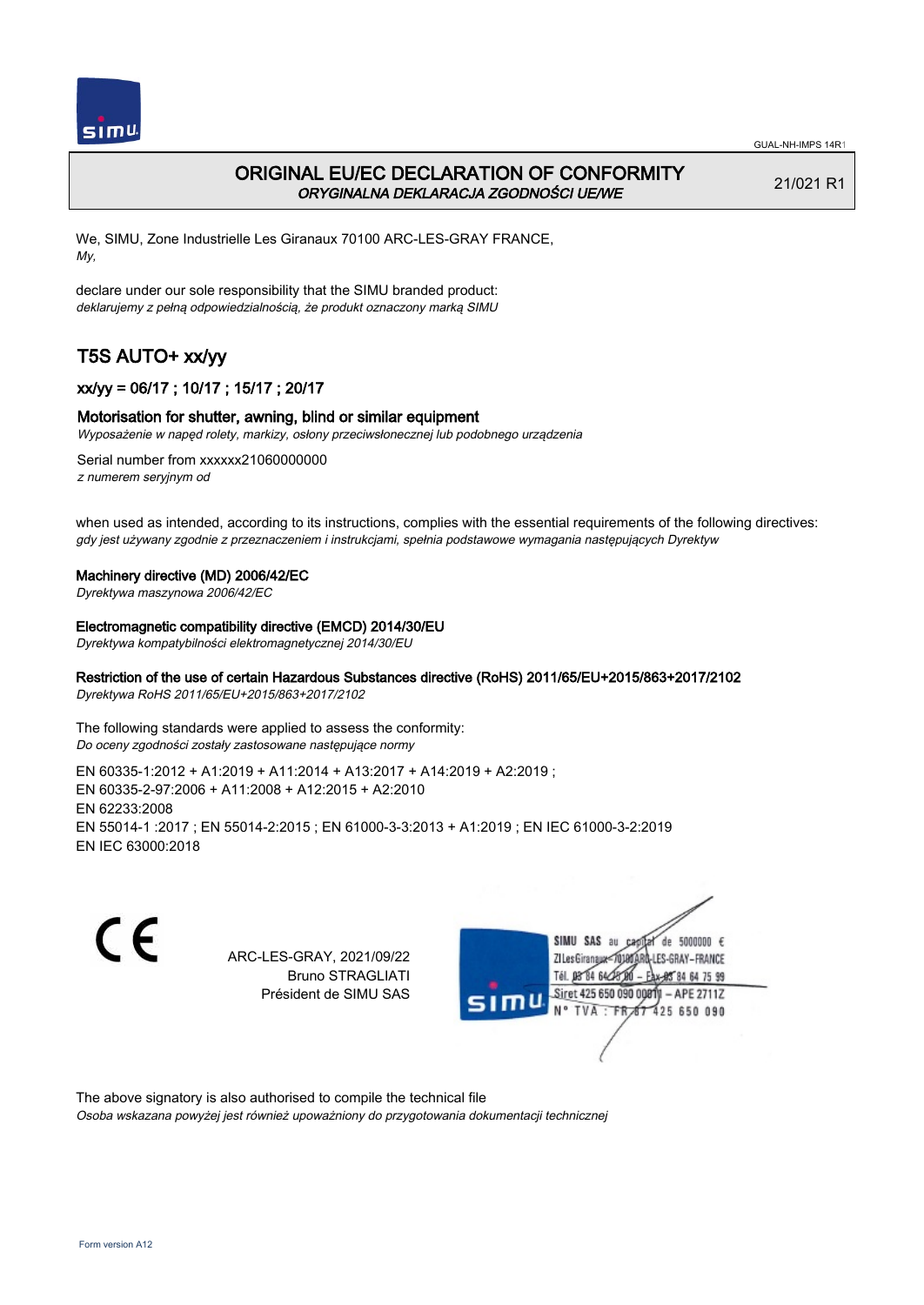

# ORIGINAL EU/EC DECLARATION OF CONFORMITY DECLARAÇÃO UE/CE DE CONFORMIDADE ORIGINAL

21/021 R1

We, SIMU, Zone Industrielle Les Giranaux 70100 ARC-LES-GRAY FRANCE, Nós,

declare under our sole responsibility that the SIMU branded product: declaramos sob nossa única responsabilidade que o dispositivo marca SIMU

# T5S AUTO+ xx/yy

## xx/yy = 06/17 ; 10/17 ; 15/17 ; 20/17

## Motorisation for shutter, awning, blind or similar equipment

Motorização para toldo, persiana, estore, cortina ou equipamento parecido

Serial number from xxxxxx21060000000 Número de série desde

when used as intended, according to its instructions, complies with the essential requirements of the following directives: Quando utilizado de acordo com sua a aplicação, segundo as suas instruções, cumpre os requisitos essenciais das seguintes diretivas

#### Machinery directive (MD) 2006/42/EC

Diretiva Máquinas 2006/42/EC

Electromagnetic compatibility directive (EMCD) 2014/30/EU

Diretiva compatibilidade electromagnética 2014/30/EU

#### Restriction of the use of certain Hazardous Substances directive (RoHS) 2011/65/EU+2015/863+2017/2102

Diretiva RoHS 2011/65/EU+2015/863+2017/2102

The following standards were applied to assess the conformity: As normas de referência apresentadas em seguida foram aplicadas para avaliar a conformidade

EN 60335‑1:2012 + A1:2019 + A11:2014 + A13:2017 + A14:2019 + A2:2019 ; EN 60335‑2‑97:2006 + A11:2008 + A12:2015 + A2:2010 EN 62233:2008 EN 55014‑1 :2017 ; EN 55014‑2:2015 ; EN 61000‑3‑3:2013 + A1:2019 ; EN IEC 61000‑3‑2:2019 EN IEC 63000:2018

C E

ARC-LES-GRAY, 2021/09/22 Bruno STRAGLIATI Président de SIMU SAS



The above signatory is also authorised to compile the technical file

A pessoa nomeada acima também está autorizada a compilar o processo técnico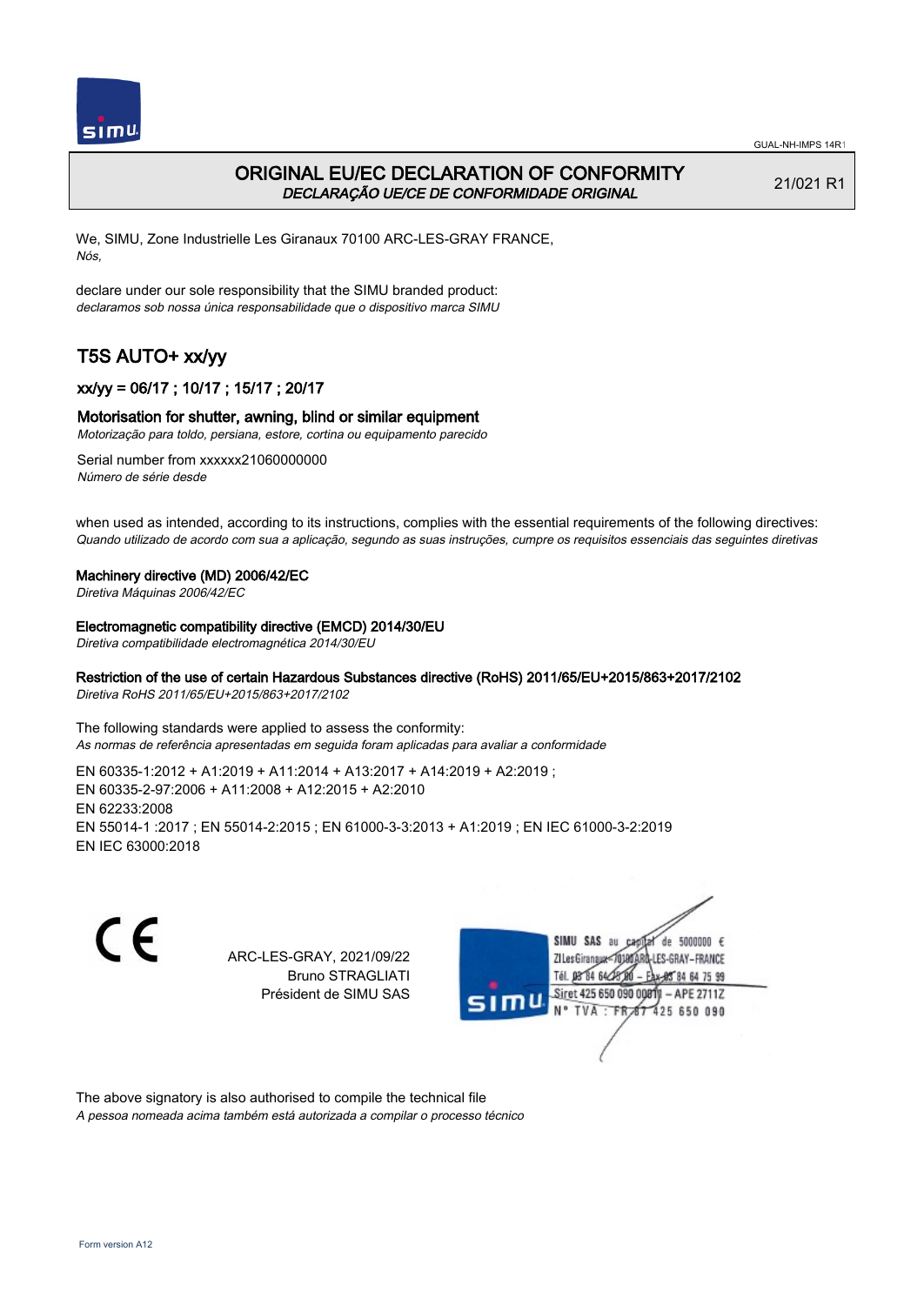

# ORIGINAL EU/EC DECLARATION OF CONFORMITY ORIGINAL EU/EC DECLARAIE DE CONFORMITATE

21/021 R1

We, SIMU, Zone Industrielle Les Giranaux 70100 ARC-LES-GRAY FRANCE, Noi,

declare under our sole responsibility that the SIMU branded product: declarăm pe propria răspundere că produsele marca SIMU

# T5S AUTO+ xx/yy

## xx/yy = 06/17 ; 10/17 ; 15/17 ; 20/17

## Motorisation for shutter, awning, blind or similar equipment

Motorizări pentru rulou, marchiză, perdea sau echipament similar

Serial number from xxxxxx21060000000 Numărul de serie din

when used as intended, according to its instructions, complies with the essential requirements of the following directives: utilizate conform destinaiei lor, aa cum este descris în manualul de utilizare, sunt în conformitate cu cerinele eseniale ale următoarelor directive

## Machinery directive (MD) 2006/42/EC

Directiva privind echipamentele tehnice 2006/42/EC

## Electromagnetic compatibility directive (EMCD) 2014/30/EU

Directiva privind compatibilitatea electromagnetică 2014/30/EU

## Restriction of the use of certain Hazardous Substances directive (RoHS) 2011/65/EU+2015/863+2017/2102

Directiva RoHS 2011/65/EU+2015/863+2017/2102

The following standards were applied to assess the conformity: Următoarele standarde de referină au fost aplicate pentru respectarea conformităii

EN 60335‑1:2012 + A1:2019 + A11:2014 + A13:2017 + A14:2019 + A2:2019 ; EN 60335‑2‑97:2006 + A11:2008 + A12:2015 + A2:2010 EN 62233:2008 EN 55014‑1 :2017 ; EN 55014‑2:2015 ; EN 61000‑3‑3:2013 + A1:2019 ; EN IEC 61000‑3‑2:2019 EN IEC 63000:2018

CE

ARC-LES-GRAY, 2021/09/22 Bruno STRAGLIATI Président de SIMU SAS



The above signatory is also authorised to compile the technical file

Semnatarul de mai sus este, de asemenea, autorizat să întocmească dosarul tehnic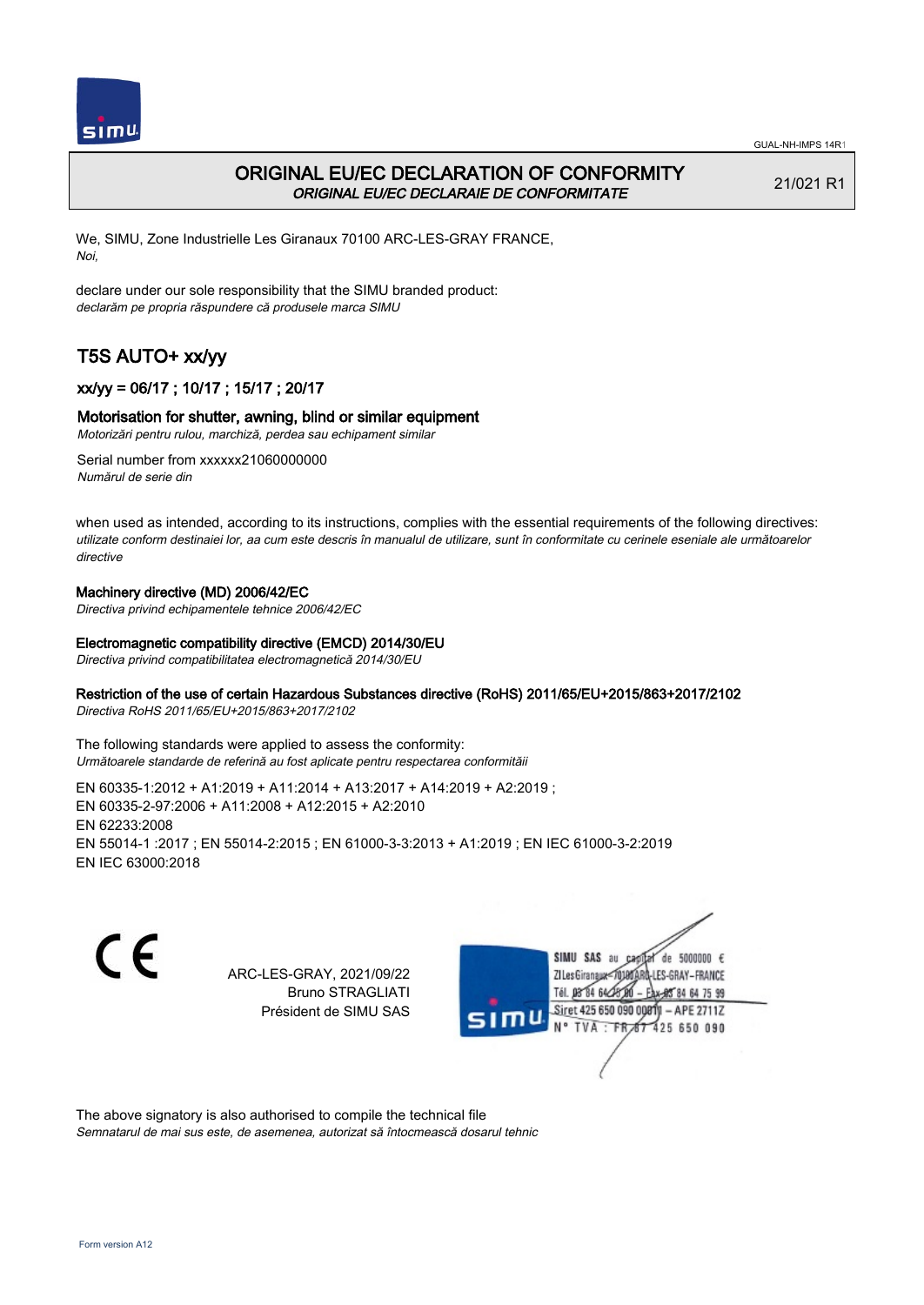

# ORIGINAL EU/EC DECLARATION OF CONFORMITY ORIGINAL EU/EG-FÖRSÄKRAN OM ÖVERENSSTÄMMELSE

21/021 R1

We, SIMU, Zone Industrielle Les Giranaux 70100 ARC-LES-GRAY FRANCE, Vi,

declare under our sole responsibility that the SIMU branded product: försäkrar på eget ansvar att produkten av varumärket SIMU

# T5S AUTO+ xx/yy

## xx/yy = 06/17 ; 10/17 ; 15/17 ; 20/17

## Motorisation for shutter, awning, blind or similar equipment

Motorisering för jalusi, markis, rullgardin eller liknande produkter

Serial number from xxxxxx21060000000 Serienumret från

when used as intended, according to its instructions, complies with the essential requirements of the following directives: uppfyller de grundläggande kraven i följande direktiv när den används på det sätt som avses, i enlighet med bruksanvisningen

#### Machinery directive (MD) 2006/42/EC

Maskindirektivet 2006/42/EC

#### Electromagnetic compatibility directive (EMCD) 2014/30/EU

EMC-direktivet 2014/30/EU

## Restriction of the use of certain Hazardous Substances directive (RoHS) 2011/65/EU+2015/863+2017/2102

RoHS-direktivet 2011/65/EU+2015/863+2017/2102

The following standards were applied to assess the conformity: Följande referensnormer har tillämpats för att göra en bedömning av överensstämmelsen

EN 60335‑1:2012 + A1:2019 + A11:2014 + A13:2017 + A14:2019 + A2:2019 ; EN 60335‑2‑97:2006 + A11:2008 + A12:2015 + A2:2010 EN 62233:2008 EN 55014‑1 :2017 ; EN 55014‑2:2015 ; EN 61000‑3‑3:2013 + A1:2019 ; EN IEC 61000‑3‑2:2019 EN IEC 63000:2018

C E

ARC-LES-GRAY, 2021/09/22 Bruno STRAGLIATI Président de SIMU SAS



The above signatory is also authorised to compile the technical file

Den person som anges ovan är också behörig att ställa samman den tekniska dokumentationen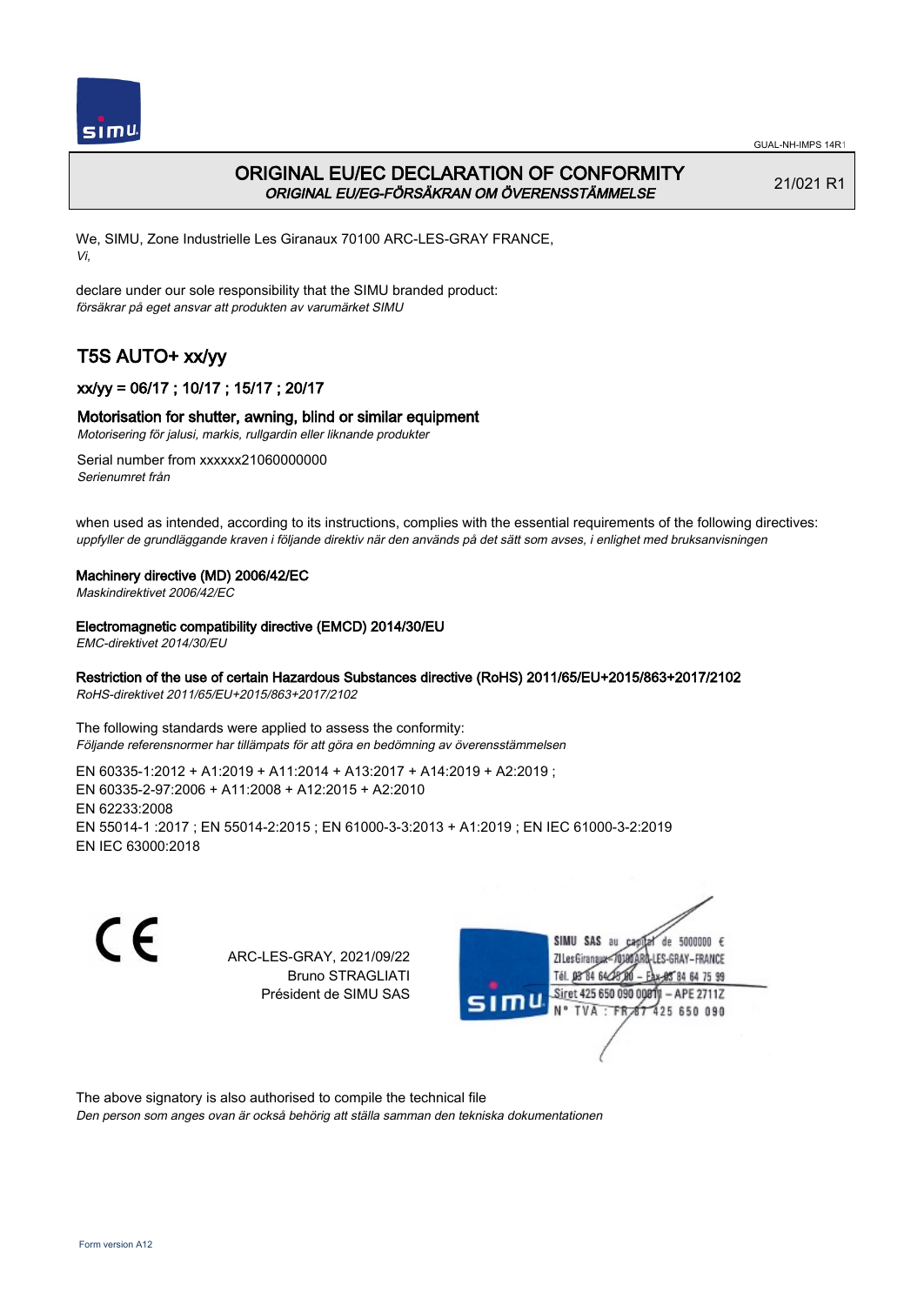

# ORIGINAL EU/EC DECLARATION OF CONFORMITY ORIGINÁLNE VYHLÁSENIE EU/ES O ZHODE

21/021 R1

We, SIMU, Zone Industrielle Les Giranaux 70100 ARC-LES-GRAY FRANCE, My,

declare under our sole responsibility that the SIMU branded product: vyhlasujeme na svoju výlučnú zodpovednosť, že výrobok značky SIMU

# T5S AUTO+ xx/yy

## xx/yy = 06/17 ; 10/17 ; 15/17 ; 20/17

## Motorisation for shutter, awning, blind or similar equipment

Pohon pre rolety, markízy, clony alebo podobné zariadenia

Serial number from xxxxxx21060000000 Seriové číslo od

when used as intended, according to its instructions, complies with the essential requirements of the following directives: ak je používaný v súlade s účelom použitia a s návodom, spĺňa základné požiadavky týchto smerníc

#### Machinery directive (MD) 2006/42/EC

Smernica o strojových zariadeniach 2006/42/EC

#### Electromagnetic compatibility directive (EMCD) 2014/30/EU

Smernica o elektromagnetickej kompatibilite 2014/30/EU

## Restriction of the use of certain Hazardous Substances directive (RoHS) 2011/65/EU+2015/863+2017/2102

Smernica o obmedzení používania určitých nebezpečných látok v elektrických a elektronických zariadeniach 2011/65/EU+2015/863+2017/2102

The following standards were applied to assess the conformity: Pre posúdenie zhody boli použité následujúce normy

EN 60335‑1:2012 + A1:2019 + A11:2014 + A13:2017 + A14:2019 + A2:2019 ; EN 60335‑2‑97:2006 + A11:2008 + A12:2015 + A2:2010 EN 62233:2008 EN 55014‑1 :2017 ; EN 55014‑2:2015 ; EN 61000‑3‑3:2013 + A1:2019 ; EN IEC 61000‑3‑2:2019 EN IEC 63000:2018

CE

ARC-LES-GRAY, 2021/09/22 Bruno STRAGLIATI Président de SIMU SAS



The above signatory is also authorised to compile the technical file

uvedená osoba je tiež osoba zodpovedná za vypracovanie technickej dokumentácie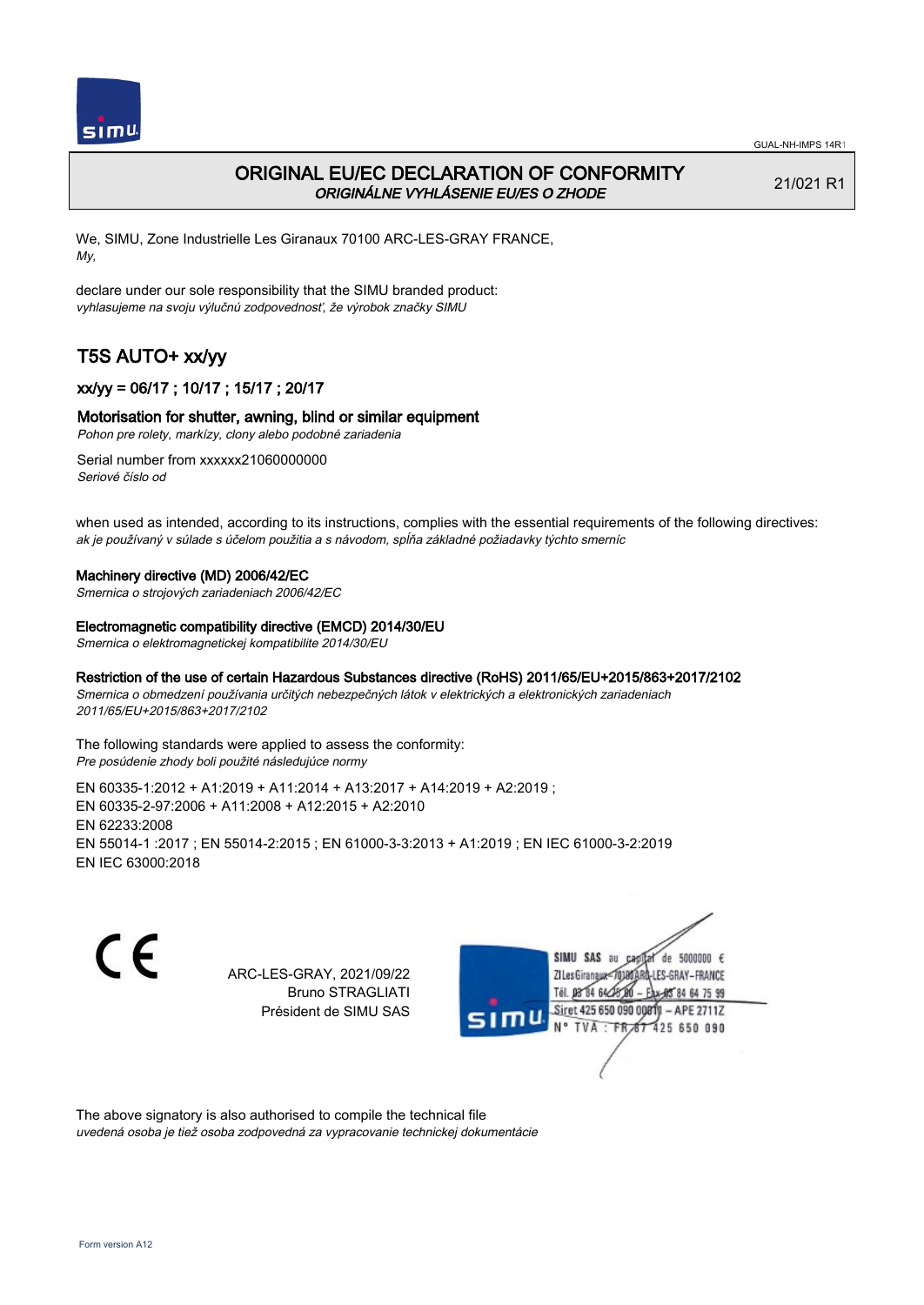

# ORIGINAL EU/EC DECLARATION OF CONFORMITY IZJAVA O SKLADNOSTI / IZJAVA O LASTNOSTIH

21/021 R1

We, SIMU, Zone Industrielle Les Giranaux 70100 ARC-LES-GRAY FRANCE, Mi,

declare under our sole responsibility that the SIMU branded product: S polno odgovornostjo izjavljamo, da izdelki blagovne znamke SIMU

# T5S AUTO+ xx/yy

## xx/yy = 06/17 ; 10/17 ; 15/17 ; 20/17

## Motorisation for shutter, awning, blind or similar equipment

Motorizacija rolet, žaluzij, senčnikov in podobne opreme

Serial number from xxxxxx21060000000 'Serijska številka

when used as intended, according to its instructions, complies with the essential requirements of the following directives: ko se uporabljajo v skladu z namembnostjo in navodili, ustrezajo bistvenim zahtevam naslednjih direktiv

#### Machinery directive (MD) 2006/42/EC

Direktiva o strojih 2006/42/EC

#### Electromagnetic compatibility directive (EMCD) 2014/30/EU

Direktiva o elektromagnetni združljivosti 2014/30/EU

## Restriction of the use of certain Hazardous Substances directive (RoHS) 2011/65/EU+2015/863+2017/2102

Direktiva RoHS 2011/65/EU+2015/863+2017/2102

The following standards were applied to assess the conformity: Za preverjanje skladnosti so bili uporabljeni naslednji standardi

EN 60335‑1:2012 + A1:2019 + A11:2014 + A13:2017 + A14:2019 + A2:2019 ; EN 60335‑2‑97:2006 + A11:2008 + A12:2015 + A2:2010 EN 62233:2008 EN 55014‑1 :2017 ; EN 55014‑2:2015 ; EN 61000‑3‑3:2013 + A1:2019 ; EN IEC 61000‑3‑2:2019 EN IEC 63000:2018

C E

ARC-LES-GRAY, 2021/09/22 Bruno STRAGLIATI Président de SIMU SAS



The above signatory is also authorised to compile the technical file Podpisnik, naveden zgoraj, je pooblaščen tudi za pripravo tehnične dokumentacije